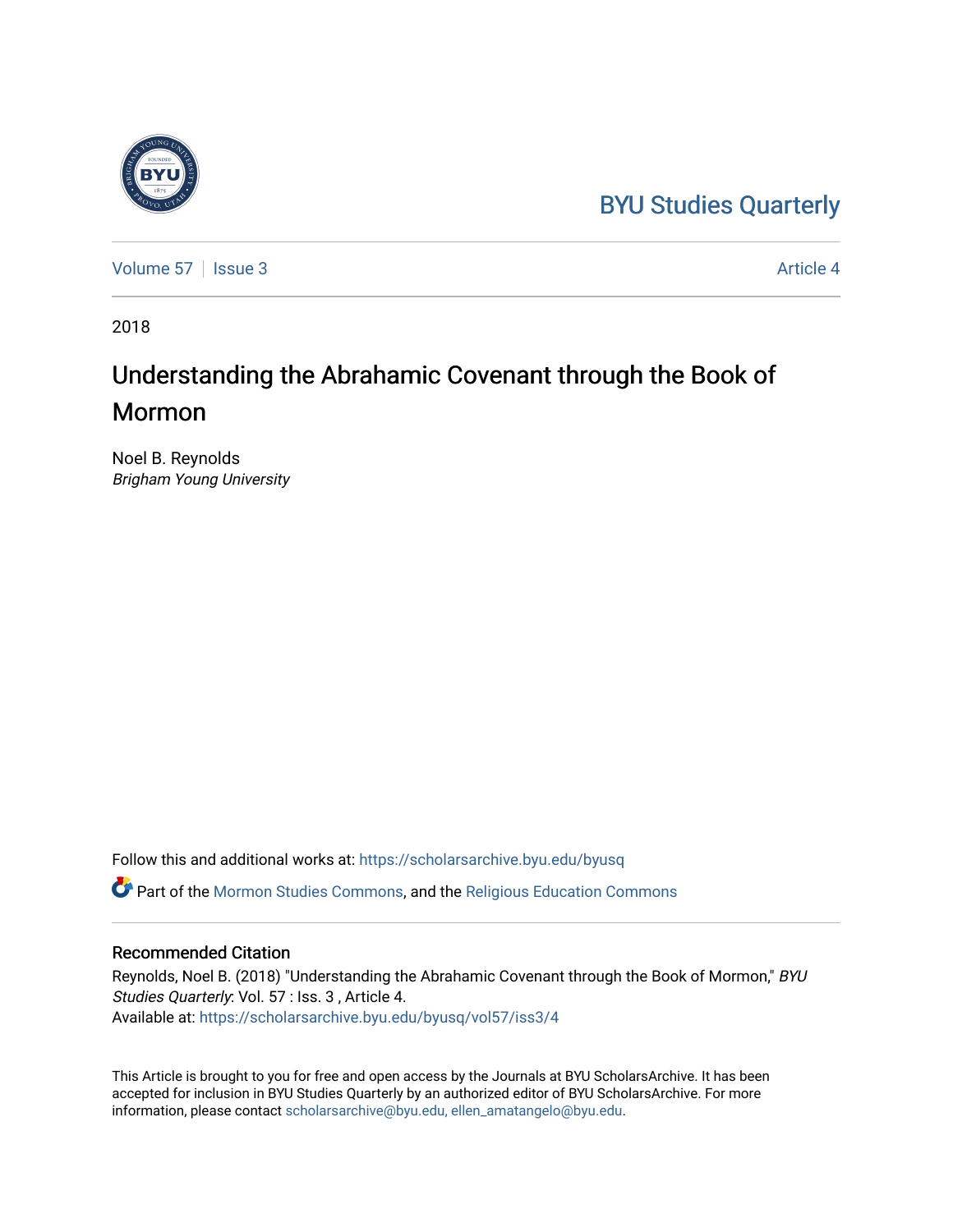## **Understanding the Abrahamic Covenant through the Book of Mormon**

*Noel B. Reynolds*

Latter-day Saint discourse concerning Abraham and the blessings and covenants given to him by the Lord is distinguished by its reliance on the restoration of ancient scriptures and other revelations given to Joseph Smith. The revival of scholarly interest in Abraham in recent decades provides a timely opportunity to explore the contemporary findings of biblical scholars from a Latter-day Saint perspective—which, in turn, invites an in-depth exploration of how the Lord's covenants with Abraham were understood by the Nephite prophets in the Book of Mormon, how their perspectives compare with contemporary biblical scholarship, and how the Nephite perspective may modify or expand standard Latter-day Saint approaches to understanding the Abrahamic covenant. This essay identifies three interrelated streams of covenant discourse in the Book of Mormon—each defined by its respective focus on the (1) Lehite covenant, (2) Abrahamic covenant, or (3) gospel covenant. Though these three streams of covenant discourse are closely related, each is distinct in purpose. Nephite prophets integrated these three in unique ways to develop one larger understanding of God's use of covenants to bring salvation to the world.

While most scholars since Eichrodt<sup>1</sup> recognize God's covenant given to Abraham as the central theme of the Hebrew Bible, their views on the meaning of that covenant and its long-term implications for the

<sup>1.</sup> Walther Eichrodt's 1933 two-volume study of Old Testament theology was widely influential. After it evolved through six German editions, it was published in an English translation. See especially the opening chapters of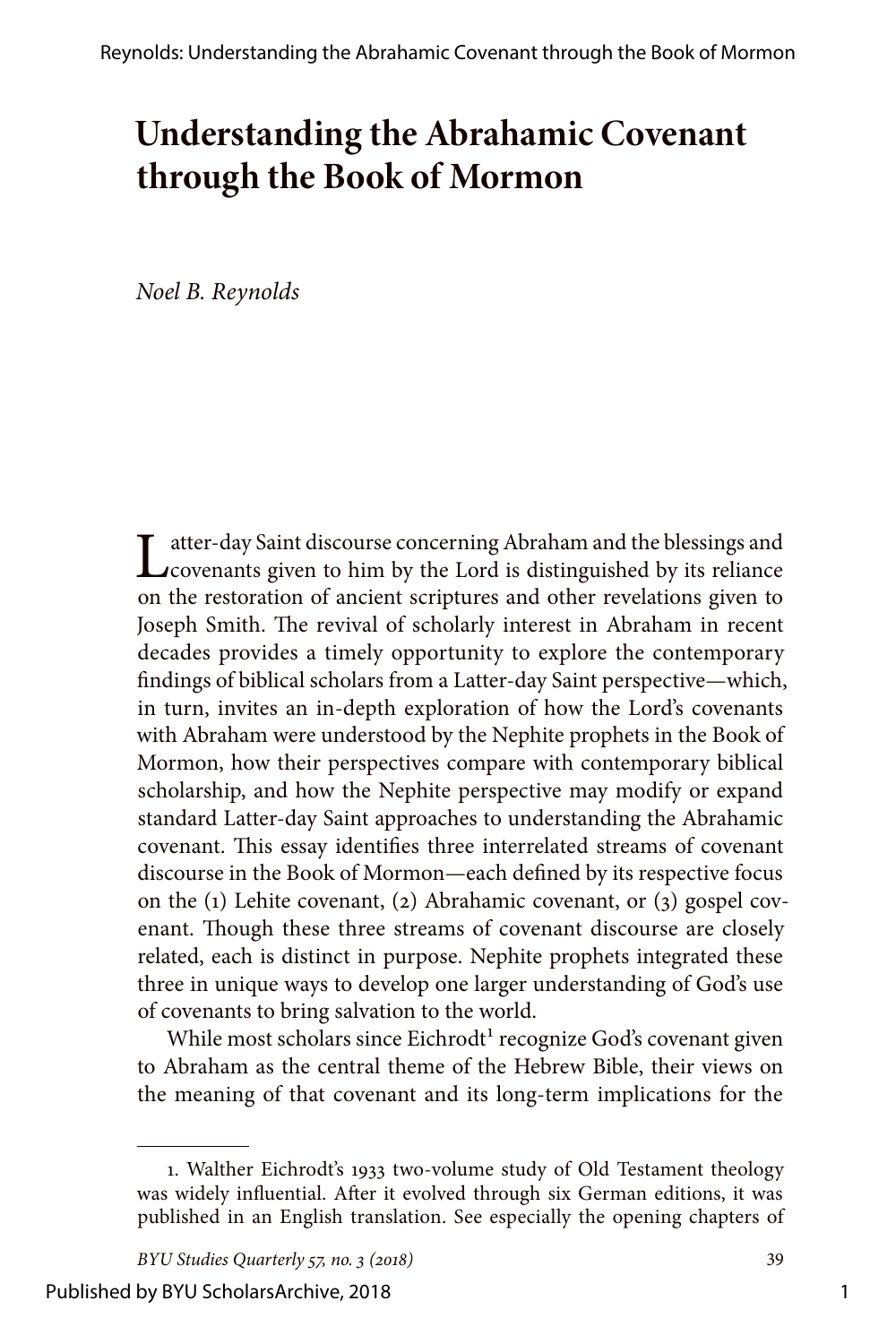descendants of Jacob and the nations of the world continue to vary widely. Not only do Jewish and Christian interpretations of the covenant differ dramatically, but interpretations within each of those major frameworks also display wide ranges of both agreement and disagreement.

#### **Interpretive Approaches of Bible Scholars**

A major development in the methodologies used by Old Testament scholars in the last half century has inspired several fresh and helpful approaches to the ancient theme of the Abrahamic covenant. For example, Jon D. Levenson of Harvard University has published a monograph challenging the widely assumed characterizations of Jewish understandings of the Abrahamic covenant as commonly compared to those of Christian traditions.<sup>2</sup> Heidelberg University's Rolf Rendtorff published an interpretation of God's covenant with Israel—an interpretation based on a holistic analysis of the entire Pentateuch.<sup>3</sup> Yale's Joel Baden has produced the most recent study, published in 2013, which acknowledges the preceding two centuries of historical criticism while recognizing the contributions of the more recent approaches.<sup>4</sup> However, my own approach in this essay is influenced more by the work of Australian evangelical scholar Paul R. Williamson and the University of Durham's R. W. L. Moberly, who is one of the most widely respected interpreters of this Genesis material today, though I do not discuss them directly here.<sup>5</sup>

3. Rendtorff 's original *Die "Bundesformel": Eine exegetisch-theologische Untersuchung* was published in Stuttgart in 1995 by Verlag Katholisches. It was translated into English and published three years later as Rolf Rendtorff, *The Covenant Formula: An Exegetical and Theological Investigation,* trans. Margaret Kohl (Edinburgh: T&T Clark, 1998).

Eichrodt, *Theology of the Old Testament*, vol. 1, trans. J. A. Baker (Philadelphia: Westminster Press, 1961).

<sup>2.</sup> In his book *Inheriting Abraham,* Levenson demonstrates effectively that Jewish interpretations have long seen Abraham's having universal influence for good in the world as a fulfillment of part of the promise to Abraham. Jon D. Levenson, *Inheriting Abraham: The Legacy of the Patriarch in Judaism, Christianity, and Islam* (Princeton: Princeton University Press, 2012).

<sup>4.</sup> Joel Baden, *The Promise to the Patriarchs* (New York: Oxford University Press, 2013).

<sup>5.</sup> Paul R. Williamson, *Abraham, Israel and the Nations: The Patriarchal Promise and Its Covenantal Development in Genesis,* Journal for the Study of the Old Testament Supplement Series 315 (Sheffield, Eng.: Sheffield Academic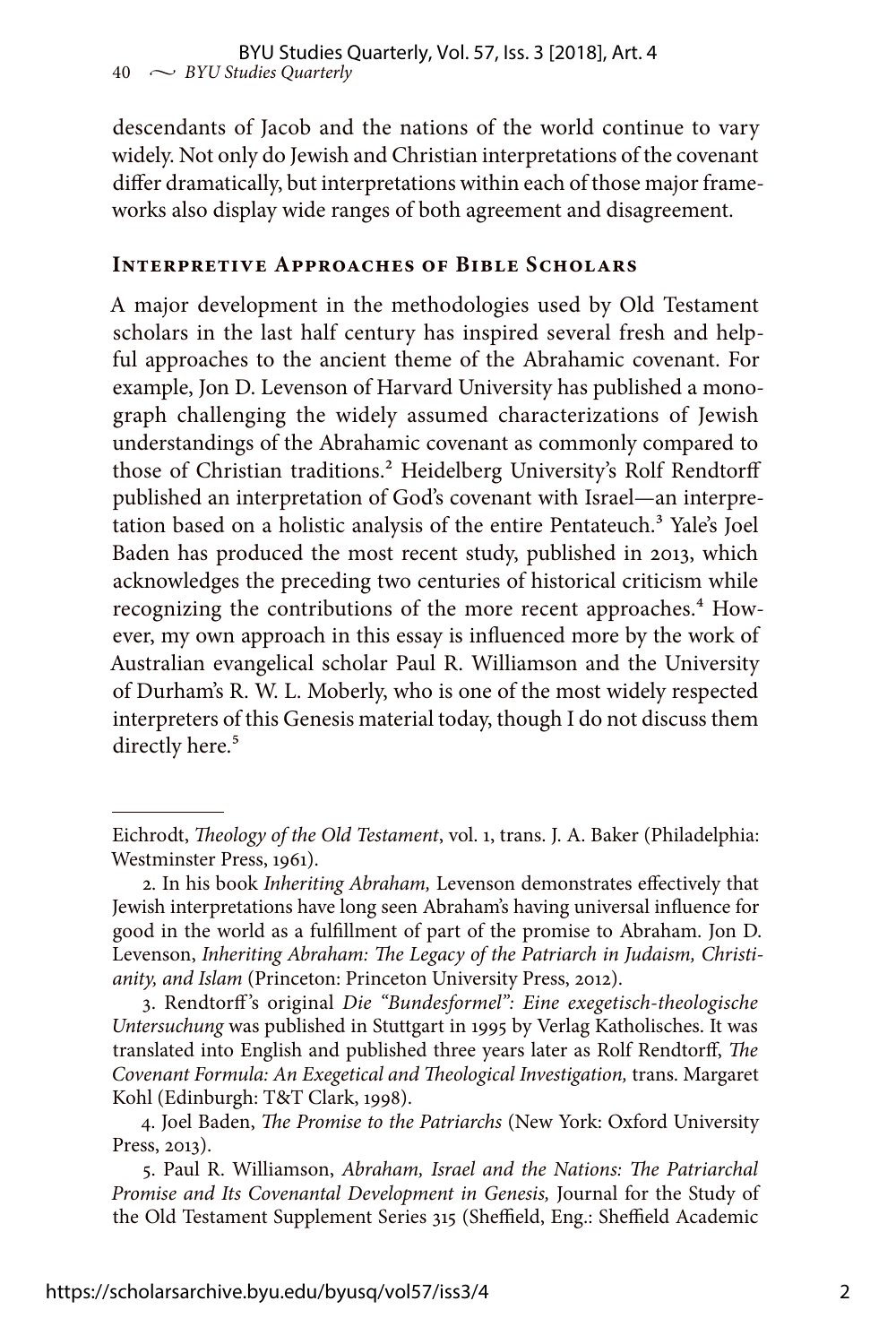In the twentieth century, most scholarly effort to understand the Abrahamic covenant accepted the late-nineteenth-century documentary hypothesis and interpreted the variations in the wording of biblical passages related to the covenant of Abraham as a natural outcome of the presumed process through which our current Genesis was formed namely, through the merger of several earlier documents containing their own versions of related materials.<sup>6</sup> This approach, however, tends to minimize the possible significance of differences in wording and to assume that ancient Israel understood all these passages as saying compatible things. Though most Latter-day Saint commentators have maintained some distance from the documentary hypothesis, they too have tended to gloss over differences in wording in these Genesis passages. But a growing number of scholars are looking ever more carefully for meaningful explanations of those differences that would enable a more precise understanding of God's covenant(s) with Abraham.7 As a result, the documentary approach has lost much of its earlier influence.<sup>8</sup>

In contrast, Williamson, after a detailed analysis of the biblical texts and the leading scholarly attempts to interpret and reconcile these texts, proposes that the Abraham narrative

is bound together by two major promissory themes: Abraham as the physical progenitor of a "great nation," and Abraham as the spiritual benefactor of "all the nations of the earth." The establishment of the "great nation" is the primary focus up to and including the covenant established in Genesis 15. From this point on, however, attention is chiefly paid to the "seed" through whom Abraham will mediate blessing to "many nations." This emphasis culminates in the establishment of an eternal covenant (in

Press, 2000); R. W. L. Moberly, *The Theology of the Book of Genesis* (Cambridge: Cambridge University Press, 2009).

<sup>6.</sup> A well-informed explanation of this complex history of biblical interpretation can be found in Thomas Römer, "The Narrative Books of the Hebrew Bible," in *The Hebrew Bible: A Critical Companion,* ed. John Barton (Princeton: Princeton University Press, 2016), 121–24.

<sup>7.</sup> I have discussed these various approaches and the points of scholarly disagreement in much greater detail in a working paper titled "All Kindreds Shall Be Blessed: Nephite, Jewish, and Christian Interpretations of the Abrahamic Covenant," All Faculty Publications, BYU ScholarsArchive, June 26, 2017, <http://scholarsarchive.byu.edu/facpub/1915/>.

<sup>8.</sup> An excellent review of the best scholarly work on biblical covenant can now be found in Scott W. Hahn, *Kinship by Covenant: A Canonical Approach to the Fulfillment of God's Saving Promises* (New Haven, Conn.: Yale University Press, 2009).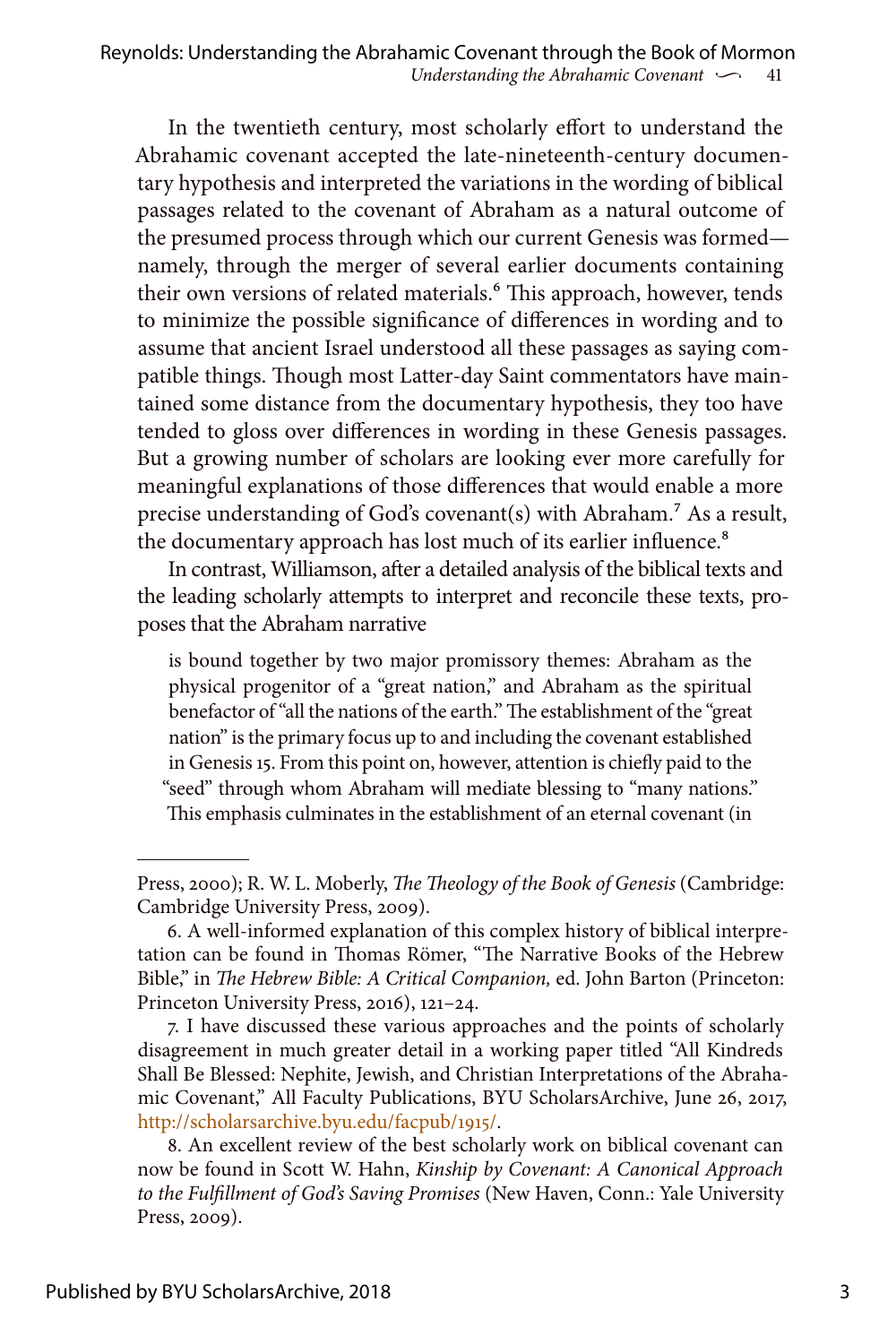Gen. 22) that will be perpetuated exclusively through the special "seed" who will descend from Abraham through Isaac.<sup>9</sup>

While the Old Testament writers mostly interpreted the blessings of the Abrahamic covenant in terms of a promised land and God's repeated deliverance or future glorious restoration of remnants of his chosen people (who lived in the highly problematic geopolitical crossroads of Palestine), Christian writers followed the lead of the New Testament by seeing Jesus Christ as the fulfillment of these promises to Abraham. The Christianization of the world provided these writers an attractive way to explain how Israel blesses all the families of the earth. As one proponent of this view concluded, "It is apparent that all the references to Abraham in the NT epistles reflect a common, and distinctively Christian, interpretation of the Genesis narrative. . . . Although the Genesis narrative does not identify this future king, the NT writers share the belief that he is Jesus Christ, the son of David. Clearly, these basic ideas influenced significantly the soteriology of the early church and its view of the nature of Jesus Christ's mission to the world. . . . The NT understanding of the Abraham narrative is derived from a careful exegesis of the Genesis text."10 In another example, a Christian scholar produced a detailed study of the remnant prophecies (that is, prophecies related to the restoration or gathering of Israelite peoples who have been lost or scattered) of the Old Testament and argued that these prophecies would be fulfilled through the Christian Church.<sup>11</sup>

In comparison to traditional Christian interpretations, the Book of Mormon perspective on the Abrahamic covenant is both clear and

<sup>9.</sup> Williamson, *Abraham, Israel and the Nations,* 258–59.

<sup>10.</sup> T. Desmond Alexander, "The Abraham Narrative and the New Testament Understanding of Justification by Faith," in *He Swore an Oath: Biblical Themes from Genesis 12–50,* ed. Richard S. Hess, Gordon J. Wenham, and Philip E. Satterthwaite, 2d ed. (Grand Rapids, Mich.: Tyndale House, 1994), 28. The linguistic evidence for interpreting *seed* in Genesis as a unique male descendant is presented in T. Desmond Alexander, "Further Observations on the Term 'Seed' in Genesis," *Tyndale Bulletin* 48, no. 2 (1997): 364–68. In contrast, Joel N. Lohr has argued that the Christian habit of reading Paul's interpretation of these Genesis promises into scholarly treatments of Genesis is not grounded in the accepted best practices for Old Testament scholarship. Lohr, "Abraham the Missionary? The Call of Abraham in Judaism, Christianity, and Islam," *Journal of Interreligious Studies* 13 (Winter 2014): 67–71.

<sup>11.</sup> J. C. Campbell, "God's People and the Remnant," *Scottish Journal of Theology* 3 (March 1950): 78–85.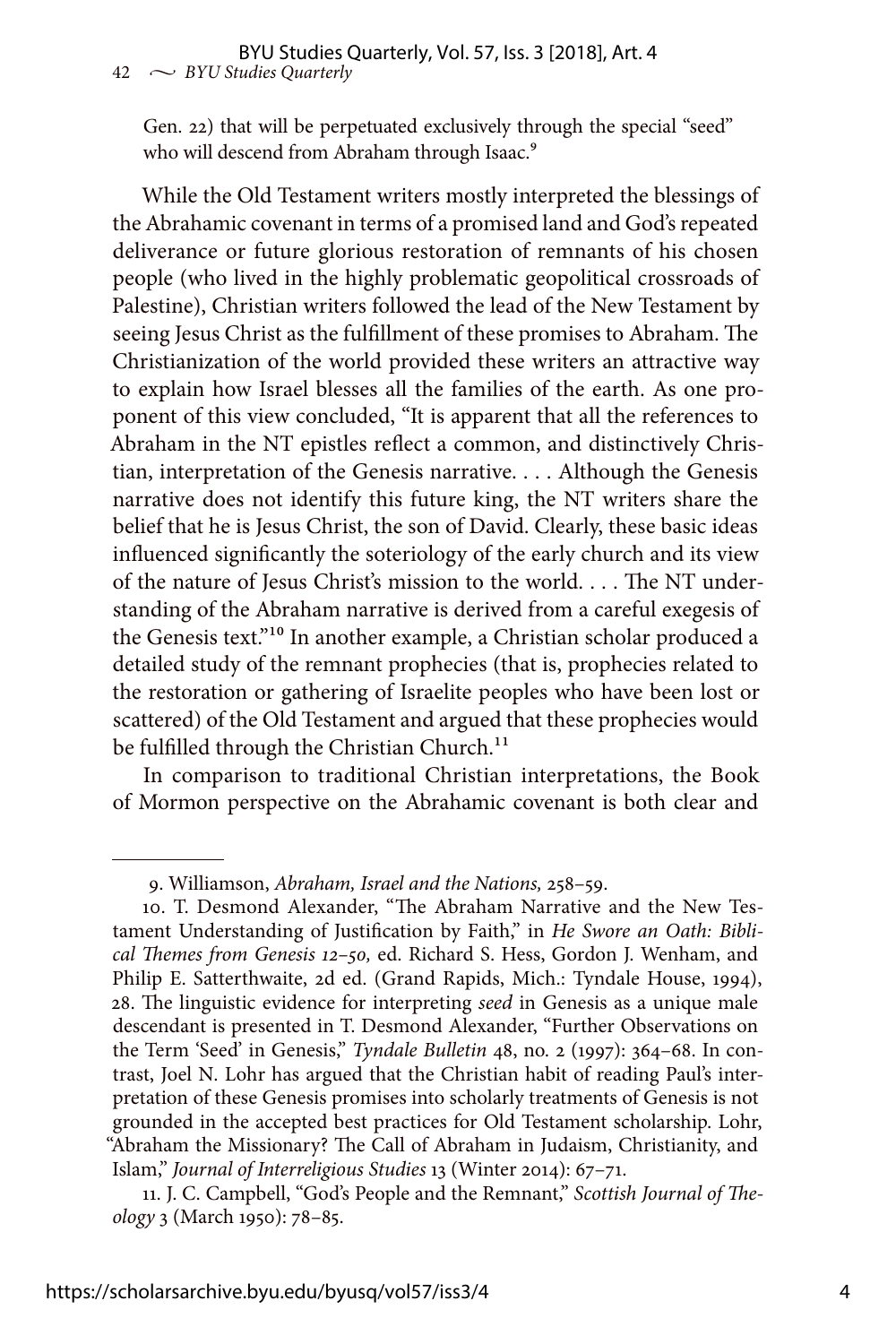unique. The Book of Mormon repeatedly anticipates the fulfillment of the Abrahamic covenant in the last days, but traditional Christianity, rather than serving as the means for that fulfillment, becomes a significant part of the problem because it harbored influences through which many of the most "plain and precious parts" of Christ's gospel were lost. The Nephite prophets in the Book of Mormon describe the last days as a time when all the branches of Jacob's descendants will be scattered and lost from the true Abrahamic religion and, similarly, all the branches of original Christianity will be confused and divided in competition with one another. The "remnant prophecy" proclaimed throughout the Book of Mormon foretells a divine restoration of Christ's gospel, which will come to the Gentiles first, and that will signal the onset of the last days. A new Gentile church will emerge that will enable the remnants of Joseph, Judah, and the lost tribes of Israel to recognize Jesus Christ as their promised Messiah and believe in him and his gospel. The lost prophetic writings from the branches of Jacob's descendants will be rediscovered and convince both Gentiles and Jews that Jesus Christ was and is the Messiah. In other words, these prophetic writings from these branches of ancient Israel—especially the Book of Mormon, from the lineage of Joseph—will be the primary instruments through which Abraham's seed will bless the nations, leading in turn to the restoration of the house of Israel to their god and to their promised lands.

## **Covenant Discourse in the Book of Mormon**

The notion of binding covenants or promises permeates prophetic discourse in the Book of Mormon and surfaces in a variety of contexts.12 Instances range from the covenants men make with each other in pursuit of different ends (good or evil) to the promises offered by God to his people for their security and prosperity on this earth and for their eternal blessings hereafter. Prominent among these covenants is the promise given to all who come to dwell in the promised land—if they keep the commandments of God, they will prosper in the land. Conversely, the prophets consistently warn the wicked that if they will not repent, they will be destroyed. The call

<sup>12.</sup> In his contribution to the 2003 Sidney B. Sperry Symposium, Victor Ludlow surveyed the concept of covenant in the Book of Mormon generally and provided several helpful insights. See Victor L. Ludlow, "Covenant Teachings in the Book of Mormon," in *The Fulness of the Gospel: Foundational Teachings from the Book of Mormon* (Provo, Utah: Religious Studies Center, Brigham Young University; Salt Lake City: Deseret Book, 2003), 225–45.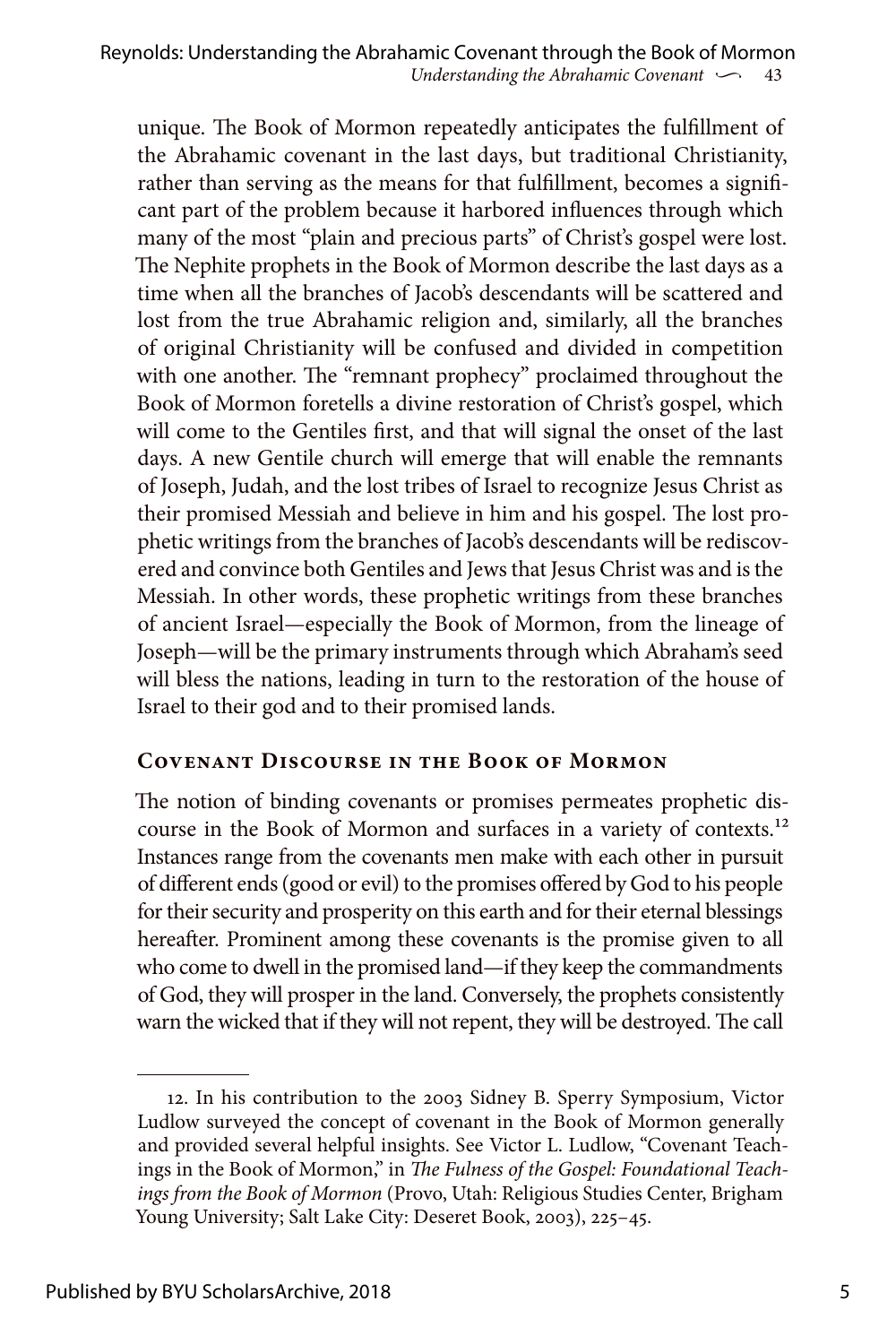to repentance is simply an invitation to return and recommit to the original covenant of obedience. All Book of Mormon writers recognized that the full manifestation of the covenants God offered to his children on earth was only articulated in the gospel of Jesus Christ, by which all men and women are invited to come unto him and receive eternal life. While the Book of Mormon understanding of God's covenant with Abraham has been well and accurately summarized in various reference works, I have undertaken this essay in the belief that there is even more to be learned from a detailed examination of the Book of Mormon references to the Abrahamic covenant in their various contexts.<sup>13</sup>

The Book of Mormon—from the writings of its first prophets to the very end—maintains three related but distinct streams of covenant discourse—each grounded in its own specific covenant. All three are embedded in prophecies that feature an *if/then* and *if not/then* structure. All three are intimately connected to the Book of Mormon itself and its long-term mission (as will be explained in detail below). Furthermore, all three are featured in the teachings of multiple Nephite prophets and in the teachings of Jesus Christ himself to the Nephites. The first of these streams of covenant discourse derives from the Lord's promise to Lehi and his successors that if they are obedient, the Lord will give them a chosen land of liberty in which they will prosper as a people. The second stream of covenant discourse features a version of the Abrahamic covenant, focused on Jacob's son Joseph as the ancestor of Lehi, that emphasizes (1) the promise to the house of Israel that it will ultimately be gathered in peace and righteousness to its promised homeland, and (2) the promise received originally by Abraham (which does not reappear much in the Bible) that all the kindreds of the earth would be blessed through his seed. The third stream of covenant discourse is grounded in the universal covenant the Father offers to all his children, regardless of Abrahamic descent, that if they accept his gospel and come unto him, they will receive eternal life.<sup>14</sup>

<sup>13.</sup> Two of the best summaries are in Ellis T. Rasmussen, "Abrahamic Covenant," in *Encyclopedia of Mormonism,* ed. Daniel H. Ludlow, 4 vols. (New York: Macmillan, 1992), 1:9–10; and Stephen David Ricks, "Abrahamic Covenant," in *Book of Mormon Reference Companion,* ed. Dennis L. Largey (Salt Lake City: Deseret Book, 2003), 25–26.

<sup>14.</sup> This paper will not examine the ancient idea of covenant itself, which has been developed in a sequel effort by the author. See Noel B. Reynolds, "The Covenant Concept in the Book of Mormon," All Faculty Publications,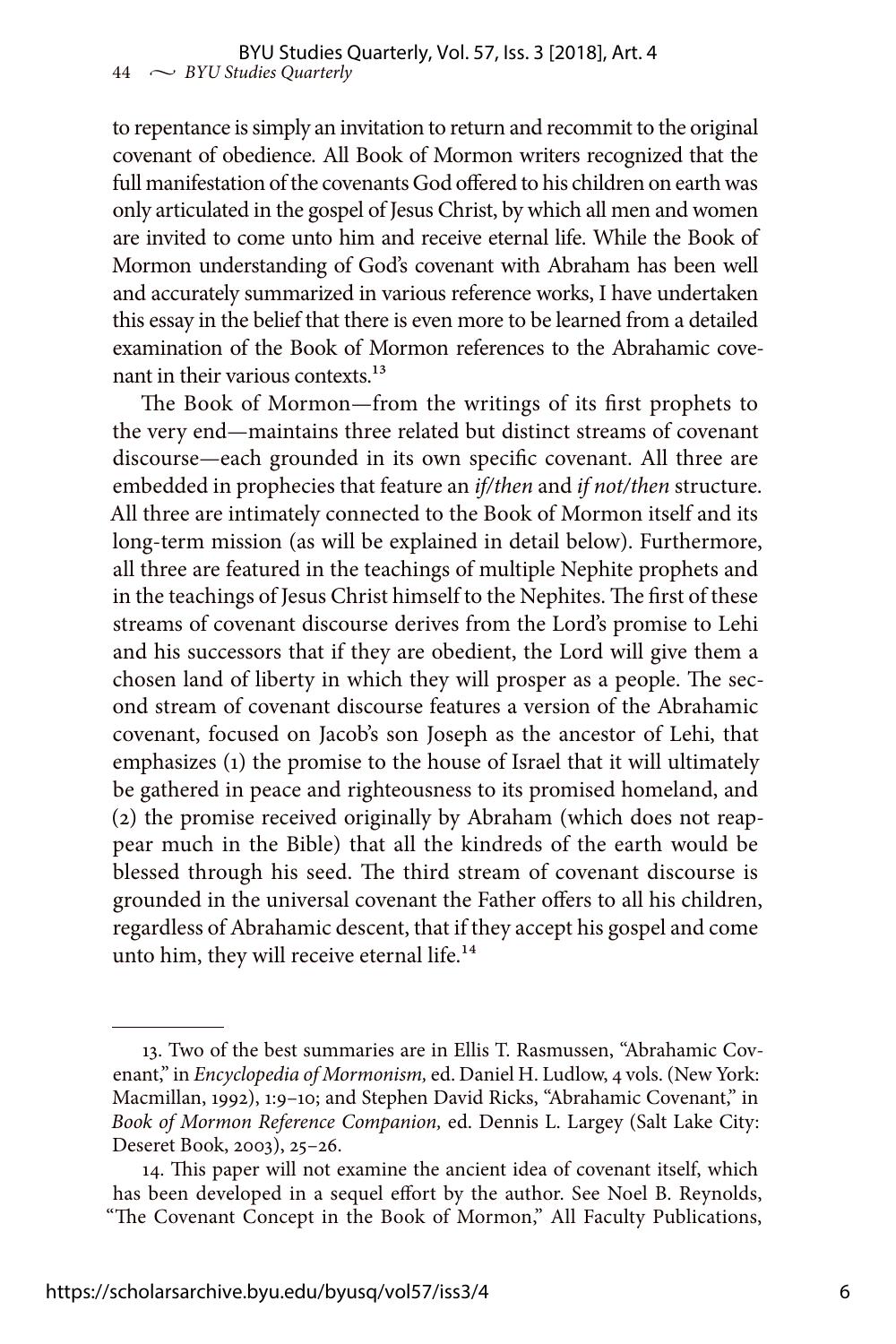The Book of Mormon, produced by Lehi and his prophet successors, was destined to become the primary means in the last days by which the fullness of Christ's gospel would come first to the Gentiles and then to the lost and scattered tribes of Israel and would help gather them in becoming in that process a blessing to all nations.<sup>15</sup> The three covenants are thus interrelated and unified: the Lord's covenant to Lehi resulted in the remnant of Joseph, Lehi's descendants, who created the record that contains a complete account of gospel, the new covenant of Jesus Christ, which will in turn become the means of fulfilling the Abrahamic covenant, which promises that through Abraham all nations will be blessed. That unifying vision of the three covenants was given to Lehi and Nephi, was rearticulated by Jesus in his visit to the Nephites, and provided the overarching structure for the final teachings and prophecies of Mormon and Moroni at the end of the record.

## **Covenant Discourse 1: The Lehite and Jaredite Covenants**

The most obvious covenant discourse in the Book of Mormon centers on the promise God made first to Lehi, then to Nephi, and subsequently to their successors. This covenant is cited frequently throughout the writings of Nephite prophets, covering a period of a thousand years, and is alluded to even more often. It is the promise to Lehi and his descendants that if they will keep the commandments of God, they will be led to and prosper in the promised land—a land of liberty. This promise is cited repeatedly to (1) call the wicked to repentance and (2) explain the blessings of peace that are given to the righteous at various points in Nephite/Lamanite history.

One first encounters the Lehite covenant, not as it was given to the prophet Lehi, but as it was given to his young son Nephi. Though Nephi tells the reader he will "not make a full account" of the "many things which he [Lehi] prophesied and spake unto his children" (1 Ne. 1:16), Nephi does soon after present the covenant in the form the Lord gave

BYU ScholarsArchive, August 20, 2018, [https://scholarsarchive.byu.edu/](https://scholarsarchive.byu.edu/facpub/2176/) [facpub/2176/.](https://scholarsarchive.byu.edu/facpub/2176/)

<sup>15.</sup> It is worth noting that the revelations of the Restoration do not contain any detailed exposition of the gospel of Jesus Christ. Instead they state five times that the Book of Mormon contains the fullness of the everlasting gospel or "all those parts of my gospel" that the Nephite prophets had prayed would be preserved and given to the Gentile nation. See Doctrine and Covenants 20:9; 27:5; 42:12; 135:3; and 10:46.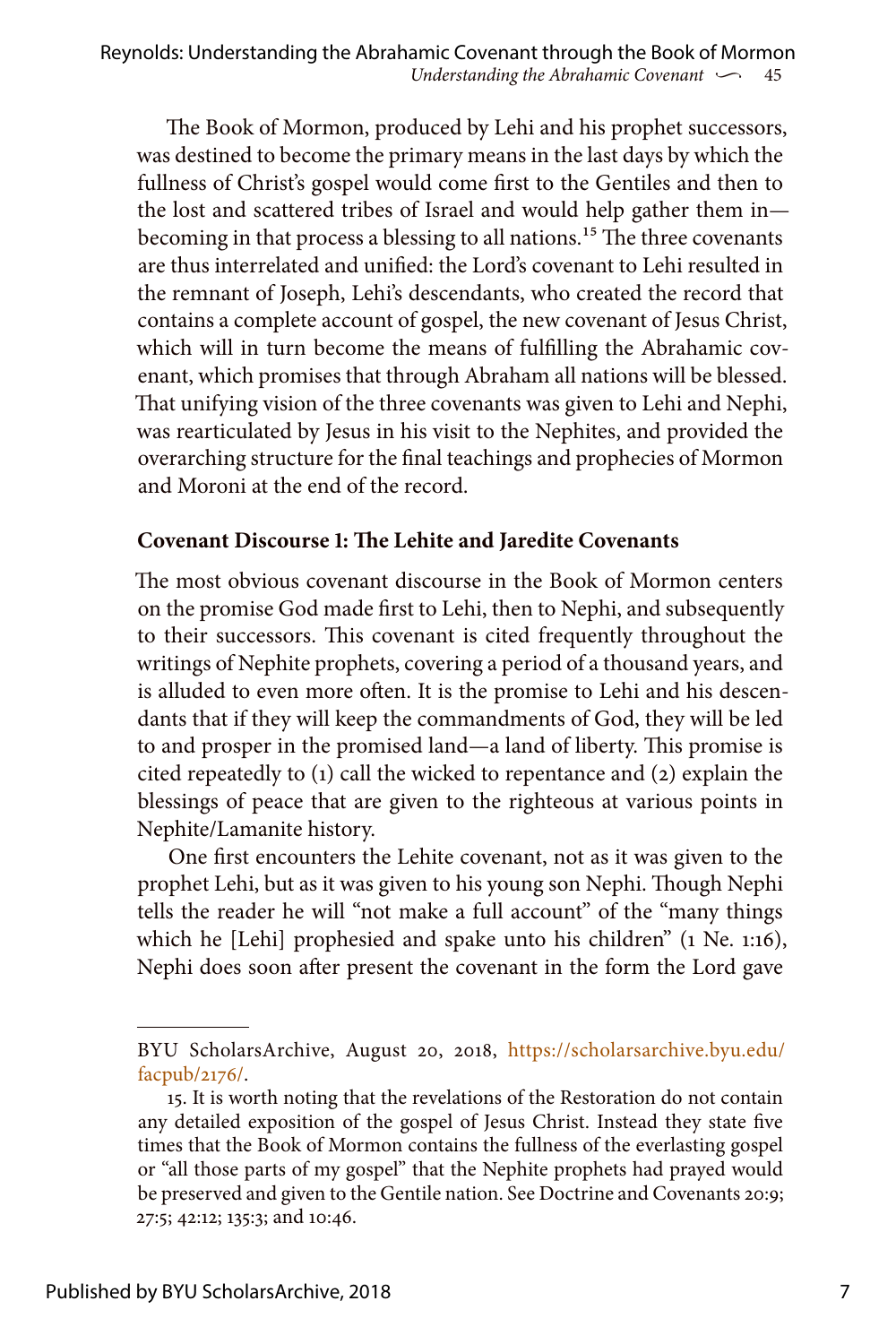it to him: "And inasmuch as ye shall keep my commandments, ye shall prosper and shall be led to a land of promise, yea, even a land which I have prepared for you, a land which is choice above all other lands" (1 Ne. 2:20).16 Only two chapters later, Nephi remembers this as a promise to his own descendants: "inasmuch as thy seed shall keep my commandments, they shall prosper in the land of promise" (1 Ne. 4:14). Nephi also quotes a later version of this covenant that was expanded by the Lord to focus on its role in establishing the faith of Lehi's family in the Lord:

For he saith: I will make that thy food shall become sweet, that ye cook it not. And I will also be your light in the wilderness. And I will prepare the way before you if it so be that ye shall keep my commandments. Wherefore inasmuch as ye shall keep my commandments, ye shall be led towards the promised land. *And ye shall know that it is by me that ye are led.* Yea, and the Lord said also that after ye have arriven to the promised land, *ye shall know* that I the Lord am God and that I the Lord did deliver you from destruction, yea, that I did bring you out of the land of Jerusalem. (1 Ne. 17:12–14, emphasis added)

Later, Nephi incorporates a much longer version of this covenant into his text as part of his father's final instructions and blessings to his family (see 2 Ne. 1:3-12).<sup>17</sup> Lehi presents it both as a promise given to him personally and as a universal promise that applies to anyone "which the Lord God shall bring" (2 Ne. 1:9): "We have obtained a land of promise, a land which is choice above all other lands, a land which the Lord God *hath covenanted with me* should be a land for the inheritance of my seed. Yea, the Lord hath consecrated this land unto me and to my children forever, and also all they which should be led out of other countries by the hand of the Lord" (2 Ne. 1:5, emphasis added).

In appending a brief account of the Jaredites (which was discovered and translated much later in Nephite history) to his father's abridgment of the Nephite records, Moroni learned that the brother of Jared had received a similar promise from the Lord before he brought his people from the Tower of Babel to the New World. Moroni used that understanding to interpret and explain the ups and downs of the Jaredite experience. He quoted Jared himself anticipating the blessing of a

<sup>16.</sup> All quotations from the Book of Mormon are taken from Royal Skousen's 2009 critical text—*The Book of Mormon: The Earliest Text* (New Haven, Conn.: Yale University), which provides the most accurate version of Joseph Smith's original translation.

<sup>17.</sup> Verse 9 reads, "I Lehi have obtained a promise."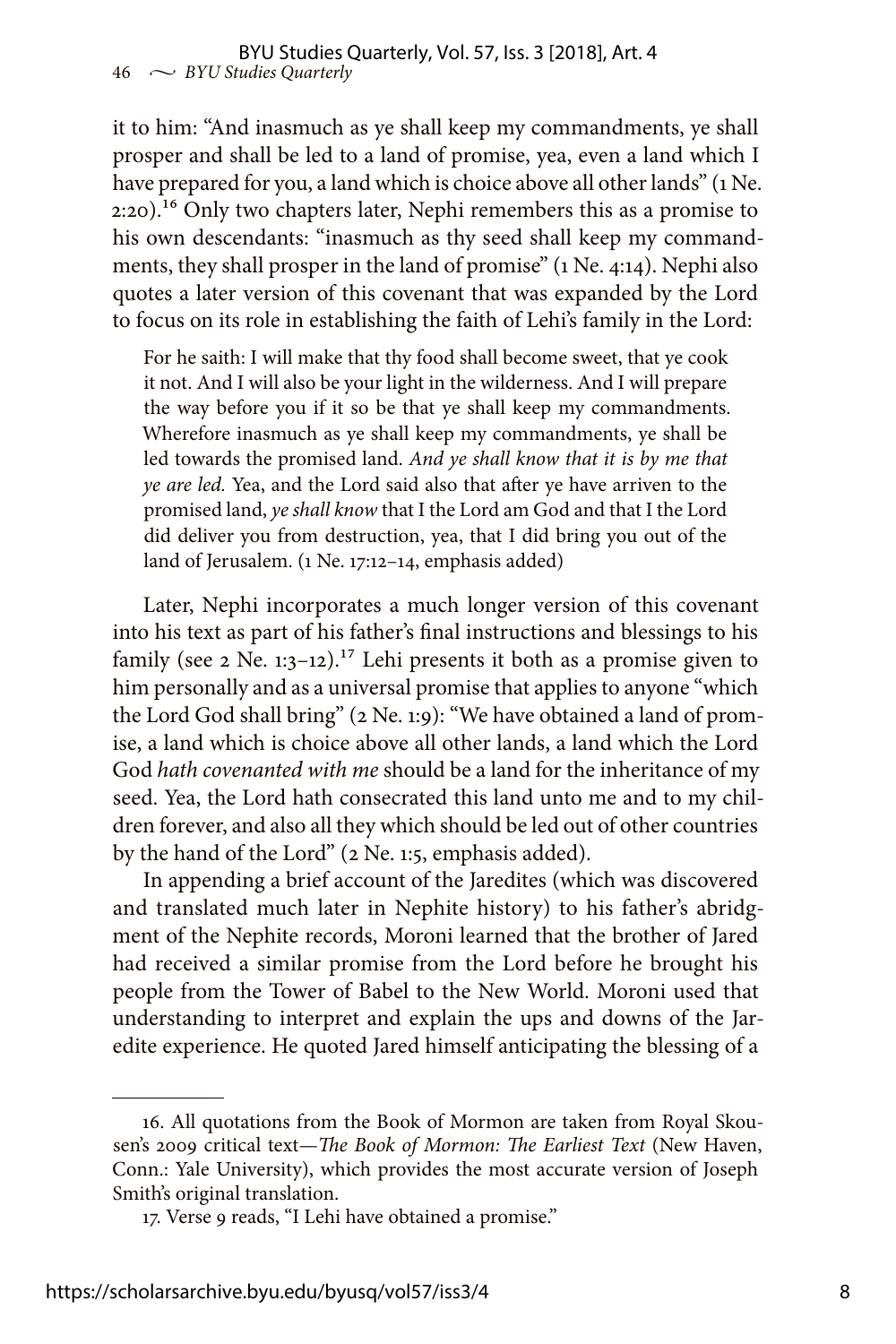promised land when he sent his brother to "inquire of the Lord" where to take their group: "And who knoweth but the Lord will carry us forth into a land which is choice above all the earth. And if it so be, let us be faithful unto the Lord, that we may receive it for our inheritance" (Ether 1:38). The Lord heard their prayers and said: "I will go before thee into a land which is choice above all the land of the earth. And there will I bless thee and thy seed and raise up unto me of thy seed, and the seed of thy brother . . . a great nation. And there shall be none greater . . . upon all the face of the earth" (Ether 1:42–43). While the requirement of faithfulness to the commandments is recognized in Jared's proposed prayer to the Lord, it is not explicitly included in this version of the Lord's response. It does, however, become the focus in Moroni's second version of the Lord's answer: "And he [the Lord] had sworn in his wrath unto the brother of Jared that whoso should possess this land of promise, from that time henceforth and forever, should serve him, the true and only God, or they should be swept off when the fullness of his wrath should come upon them" (Ether 2:8).

By my count, the Nephite/Jaredite covenant formula of (1) keeping the commandments, (2) receiving a promised land, and (3) prospering in that land is repeated eighty times in the Book of Mormon in either a positive (thirty-eight times) or a negative (forty-two times) construction.<sup>18</sup> Many of these statements invoke the simplest version of this formula, while others expand to elaborate or make the meaning more specific. Lehi, for example, attached a promise of liberty to the explicit covenant language of blessing and cursing. The universal implication of this covenant was also clear to Lehi since it included no requirement of Abrahamic descent: "Wherefore this land is consecrated unto him whom he shall bring. And if it so be that they shall serve him according to the commandments which he hath given, it shall be a land of liberty unto them; wherefore they shall never be brought down into captivity. If so, it shall be because of iniquity; for if iniquity shall abound, cursed shall be the land for their sakes. But unto the righteous it shall be blessed forever" (2 Ne. 1:7).

<sup>18.</sup> Positive versions include 1 Nephi 2:20; 4:14; 14:1–2; 17:13; 2 Nephi 1:7–8, 9, 20, 32; 3:2; 4:4; Jarom 1:9; Mosiah 1:7; 2:22, 31; Alma 9:13; 36:1, 30; 37:13; 38:1; 48:15, 25; 50:20; 62:51; Helaman 3:20; 4:15; 7:24; 12:1; 3 Nephi 5:22; 10:6; Ether 1:38, 42–43; 2:7, 9, 10, 12; 7:26; 9:16, 20; and 13:2. Negative versions occur in 2 Nephi 1:10, 20; 4:4; 5:20; Jacob 3:3; Jarom 1:10; Omni 1:6; Alma 9:13, 14, 18, 24; 36:30; 37:13, 22, 25, 26, 31; 38:1; 45:16; 50:20; Helaman 7:28; 13:7, 23; Mormon 1:17; 3:15; Ether 2:9, 10, 15; 7:23; 9:20, 28; 11:1, 6, 12; and 14:1.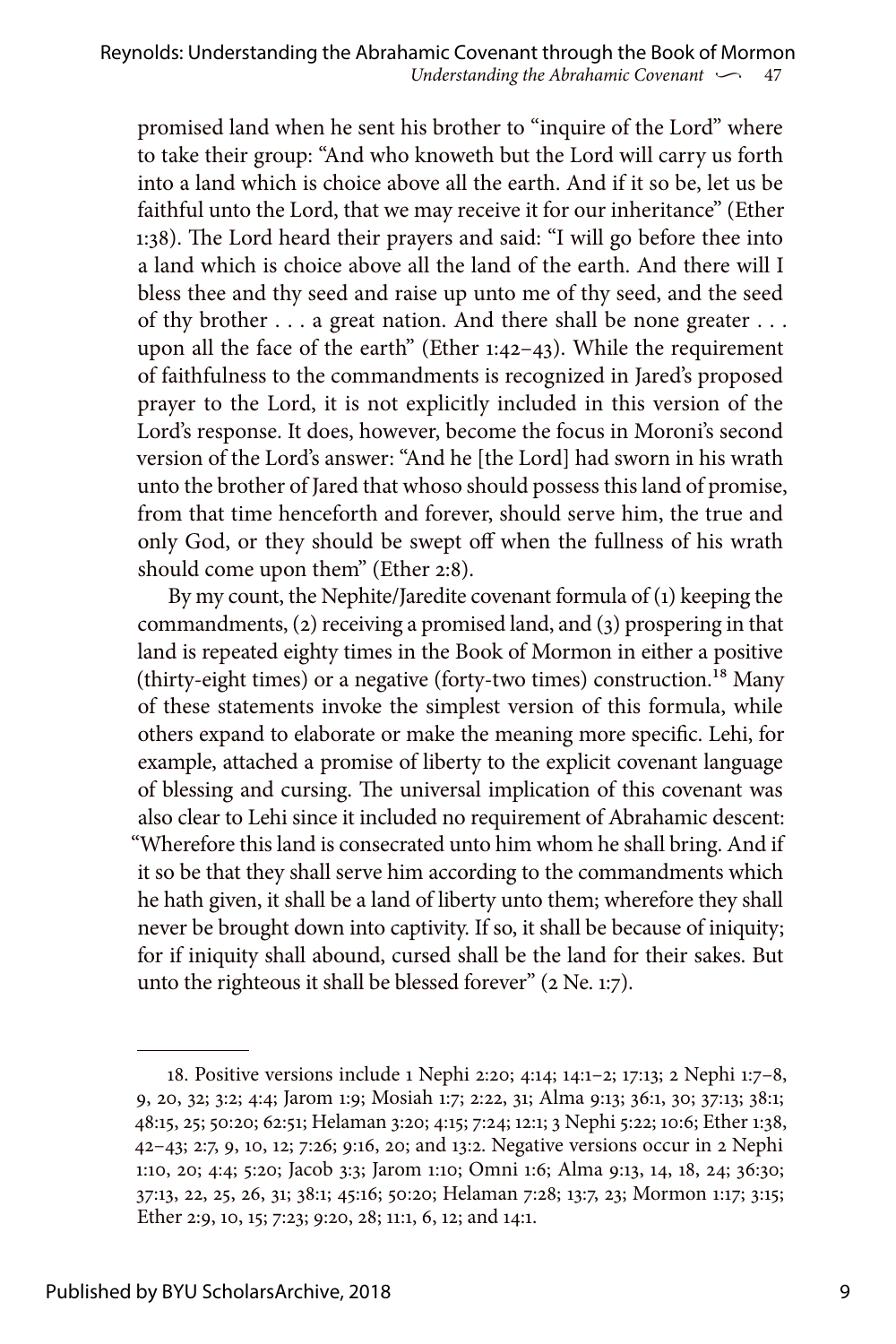Before moving on to a discussion of the second stream of covenant discourse, there are a few nuances regarding the Lehite/Jaredite covenants that deserve attention: (1) the recurring penalty for covenant breakers of being "cut off from the presence of the Lord," (2) the use of term *promise* to refer to covenants, and (3) the concentration of references to these covenants in prophetic appeals to repentance.

**Covenant Breakers Are "Cut Off from the Presence of the Lord."** Almost half of the negative formulations of this covenant in the Book of Mormon indicate that the wicked will be cursed or punished by being "cut off from the presence of the Lord." When this phrase occurs in Leviticus, "the presence of the Lord" is usually understood to refer to "the tabernacle presence of the Lord" (Lev. 22:3).<sup>19</sup> But in his teachings on the Atonement, Jacob of the Book of Mormon uses this phrase to describe the general consequence of the Fall or "the first judgment" of all humankind: "because man became fallen, they were cut off from the presence of the Lord," which is to suffer spiritual death (2 Ne. 9:6–7; see also Alma 42:9; Hel. 14:15–18). Alma later explains that the Lamanites were "cut off from the presence of the Lord" because they had "not kept the commandments of God . . . from the beginning of their transgressions in the land" (Alma 9:14). Later, Mormon saw the verification of "these promises" in the "wars and . . . destructions" that were "brought upon" the Nephites by "their quarrelings and their contentions, . . . their murderings and their plunderings, their idolatry and their whoredoms and their abominations" (Alma 50:21). When the Lord uses the phrase "cut off from the presence of the Lord" with Jared's brother, it may have referred to the Spirit of the Lord: "For ye shall remember that my Spirit will not always strive with man. Wherefore if ye will sin until ye are fully ripe, ye shall be cut off from the presence of the Lord" (Ether 2:15). Moroni later explains that the otherwise good Jaredite king Morianton was "cut off from the presence of the Lord" "because of his many whoredoms" (Ether 10:11).

**Covenants and Promises.** What I have been calling the Lehite or Jaredite "covenant" is usually referred to as a "promise" in the text, but there is a difference between the two terms: while promises are often thought of in unilateral terms, covenants are usually understood to have a reciprocal structure, with obligations held by both parties. In Lehi's

<sup>19.</sup> R. E. Averbeck, "Tabernacle," in *Dictionary of the Old Testament: Pentateuch*, ed. T. Desmond Alexander and David W. Baker (Downers Grove, Ill.: InterVarsity Press, 2013), 820.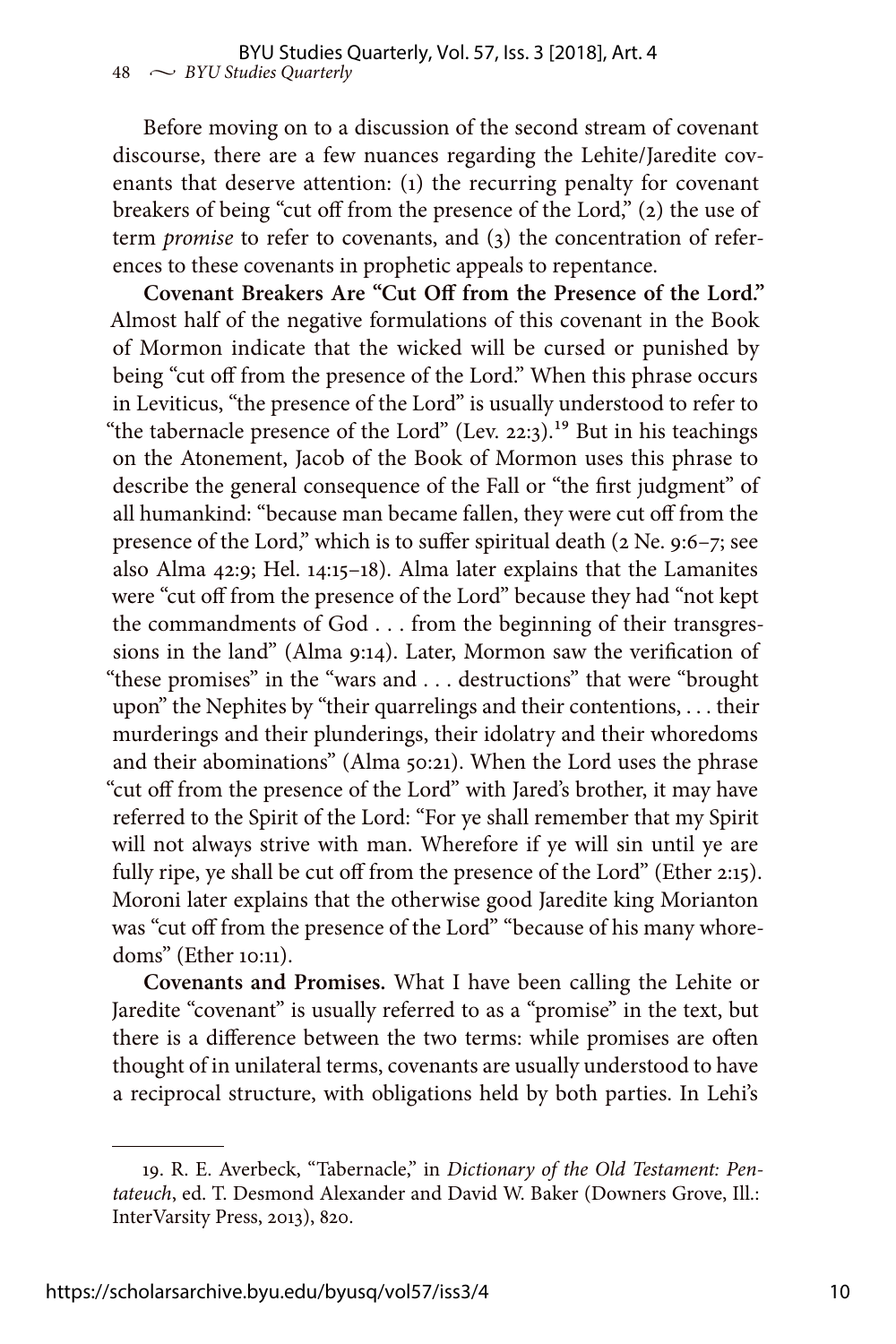final instructions to his family, he specifically refers to a promise as a covenant: "We have obtained a land of promise, a land which is choice above all other lands, a land which the Lord God *hath covenanted with me* should be a land for the inheritance of my seed" (2 Ne. 1:5, emphasis added). While this covenant bears obvious similarities to God's covenant with Abraham and features a clearly reciprocal character, Lehi does call it a promise at times. However, as illustrated in the following quote, this promise is equivalent to a covenant: "I Lehi have obtained a promise that inasmuch as they which the Lord God shall bring out of the land of Jerusalem shall keep his commandments, they shall prosper upon the face of this land. . . . And if it so be that they shall keep his commandments, they shall be blessed upon the face of this land . . . and they shall dwell safely forever," but "when the time cometh that they shall dwindle in unbelief," the judgments of God "shall rest upon them" (2 Ne. 1:9–10). The covenant language of blessing and cursing is frequently used in connection with this promise; that, plus its reciprocal structure (both parties have obligations to uphold), indicates this promise is acting in essence as a covenant. Lehi goes on to appeal to his older sons and urge them to repent "that ye may not come down into captivity" or "be cursed with a sore cursing," incurring "the displeasure of a just God" even "eternal destruction" (2 Ne. 1:16–22).

In blessing his sons, Lehi ends with Joseph, the youngest, and explicitly connects the promises he, Lehi, received when being led out of Jerusalem to "*the covenants of the Lord* which he made unto Joseph," who "truly saw our day" (2 Ne. 3:4–5, emphasis added). After declaring to his son that he is a descendant of their biblical ancestor Joseph, Lehi rehearses the covenants the Lord had made with Joseph; he had also "obtained a *promise* of the Lord that out of the fruit of his loins the Lord God would raise up a righteous branch unto the house of Israel" that would "be remembered in the *covenants* of the Lord" and be brought out of "darkness and out of captivity unto freedom"—"for great was the *covenants* of the Lord which he made unto Joseph" (2 Ne. 3:4–5, emphasis added).20 In this passage, Lehi clearly equates the promises of the Lord to Joseph to the covenants the Lord made with Lehi. And just as clearly, Lehi understands that the promises he has received are a part of the fulfillment of the same promises or covenants received generations earlier

<sup>20.</sup> While the grammar of this quotation can offend the ear of a modern reader, it has been helpfully analyzed by Stanford Carmack in his essay, "The Case of Plural *Was* in the Earliest Text," *Interpreter* 18 (2016): 109–37.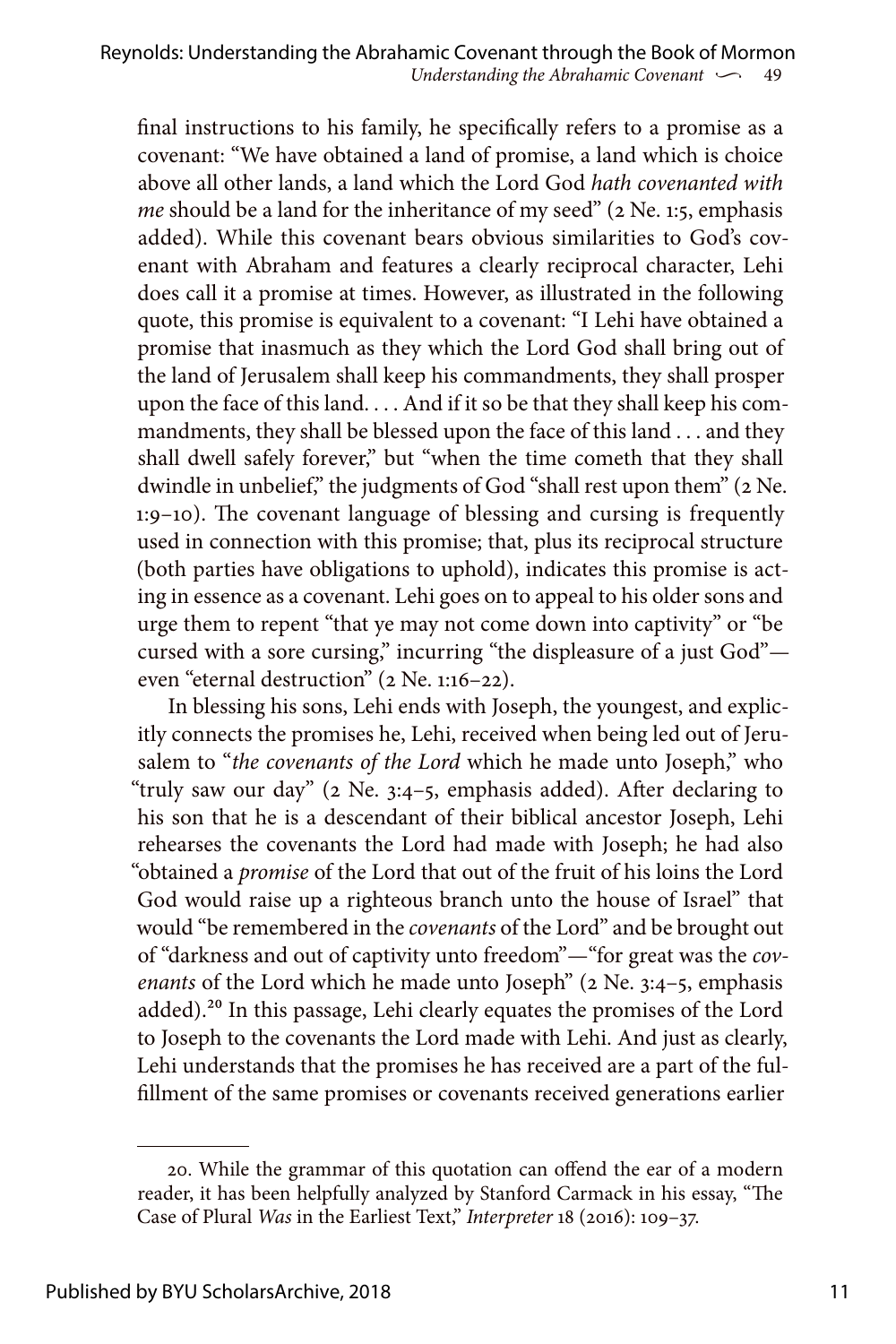by Joseph. Like covenants, all these promises are connected to blessings or cursings, which will be received depending on whether the people are obedient or disobedient to the commandments.

Equivalence between *promise* and *covenant* is also reflected in the references to the lands promised to Lehi, Jared, and Abraham in the covenants God made with them. Nephi quotes the reference to Abraham's promised lands in Isaiah 14:1–2: "For the Lord will have mercy on Jacob and will yet choose Israel and set them in their own land. . . . And they shall return to their *lands of promise*, and the house of Israel shall possess them" (2 Ne. 24:1–2, emphasis added). Lehi, Nephi, and Jacob refer twenty-eight times to their own "lands of promise" or "promised land," which they also refer to as the "land of their inheritance," which replaced the land of Lehi's inheritance in Jerusalem. $21$ 

In the closing chapters of the Book of Mormon, it is clear that both Mormon and Moroni understand these long-standing promises as covenants. Mormon will tell his readers that the Jews, "or all the house of Israel," will be eventually restored to the "land of their inheritance, which the Lord their God hath given them, unto the fulfilling of his *covenant*"—at that time the Lord will "remember the *covenant* which he made unto Abraham and unto all the house of Israel" (Morm. 5:14, 20, emphasis added). Here, at the end of the Nephite record, Mormon echoes the same understanding stated at the beginning by Jacob: "And now my beloved brethren, I [Jacob] have read these things that ye might know concerning the covenants of the Lord, that he hath covenanted with all the house of Israel, that he hath spoken unto the Jews by the mouth of his holy prophets, even from the beginning down from generation to generation until the time cometh that they shall be restored to the true church and fold of God, when they shall be gathered home to the lands of their inheritance and shall be established in all their lands of promise" (2 Ne. 9:1–2). In his own late prophecies, Moroni calls the future descendants of Lehi a "remnant of the seed of Joseph," who are thereby also "of the house of Israel" and "partakers of the fulfilling of the *covenant* which God made with their father Abraham" (Ether 13:6–11, emphasis added).

**Calls to Repentance and the Covenant.** God's covenants with Lehi and Jared provide standard reference points for prophets who are sent to

<sup>21.</sup> Compare 1 Nephi 2:4, 11; 3:16, 22; and 5:2 with 1 Nephi 13:30: "the land which the Lord God hath covenanted with thy father that his seed should have for the land of their inheritance."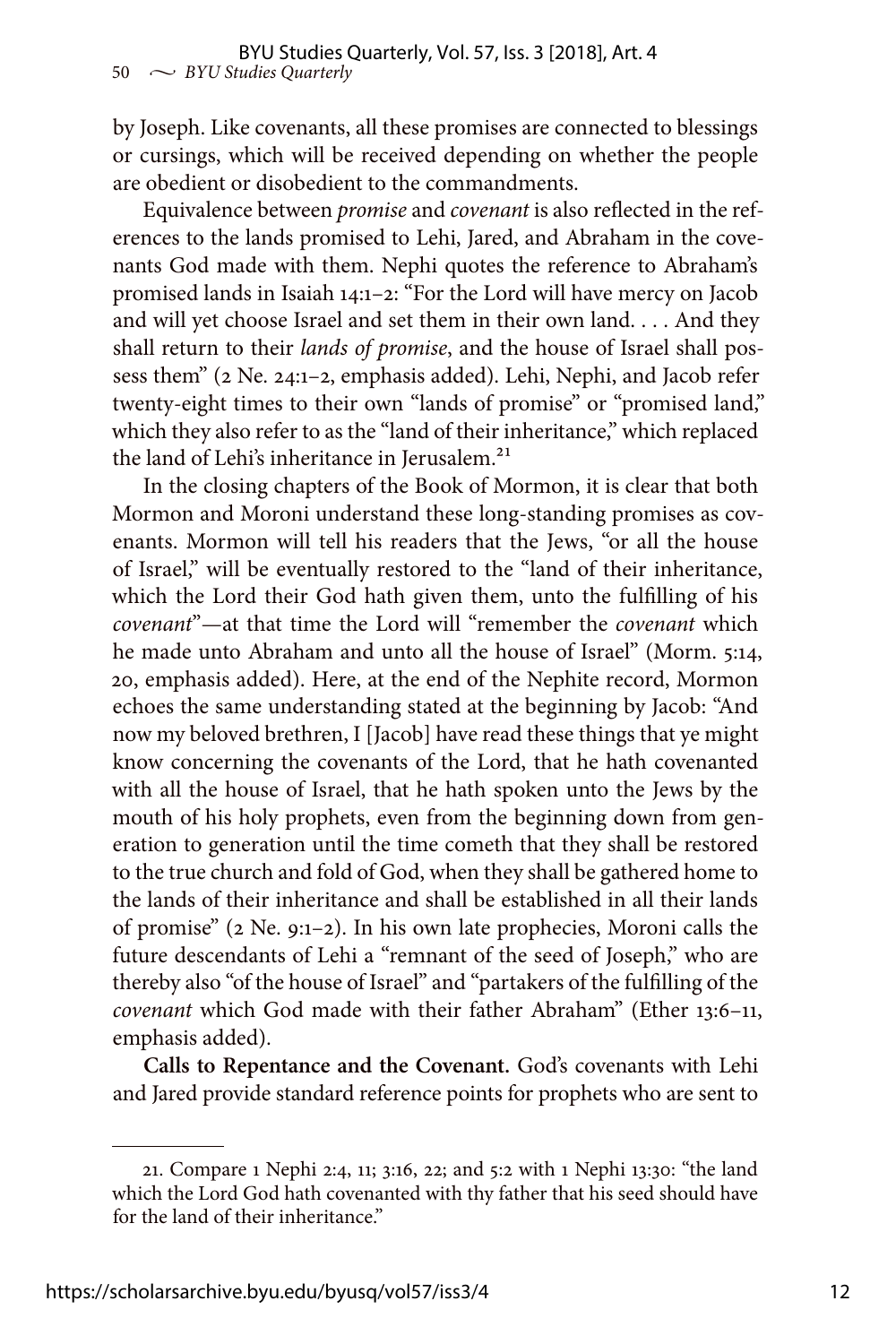call a wicked people to repentance. A full quarter of the references to that covenant explicitly call the wicked to repent, to turn or return to the Lord, and to obey his commandments to avoid or get relief from the cursing that comes upon the wicked. The rest of the negative formulations of the covenant implicitly say the same thing.

Absent from these passages is any outline of a special repentance process or required penance. The wicked are simply required to give up their wicked practices and begin keeping the commandments. Turning from their "strange" or "forbidden" paths to the way of the righteous seems to fully define the concept of repentance the Lord and his prophets had in mind.<sup>22</sup> Moroni tells how the Jaredite king Shule's initiative to protect the prophets from persecution and reviling by the wicked successfully enabled the prophets to bring "the people . . . unto repentance. And because the people did repent of their iniquities and idolatries, the Lord did spare them; and they began to prosper again in the land" (Ether 7:25–26). Similarly, a trio of Nephite prophets were able to convince a wicked generation of Nephites who were losing their territory to their enemies to repent: "But behold, Moronihah did preach many things unto the people because of their iniquity. And also Nephi and Lehi, which were the sons of Helaman, did preach many things unto the people, yea, and did prophesy many things unto them concerning their iniquities and what should come unto them if they did not repent of their sins. And it came to pass that they did repent; and inasmuch as they did repent, they did begin to prosper" (Hel. 4:14–15).

Perhaps the most dramatic and authoritative of these calls to repentance occurred when the great destructions came upon the wicked Nephites at the time of the crucifixion of Christ. The "lamenting and howling" of the survivors was reduced to silence when a voice from heaven was heard declaring himself to be Jesus Christ, announcing his gospel, and inviting all to repent and come unto him: "Repent and come unto me, ye ends of the earth, and be saved" (3 Ne. 9:22). Then after "the space of many hours" (3 Ne. 10:1), the voice came again, repeating and expanding the call to repentance in terms of the covenants the Lord had given to their forebears: "O ye house of Israel whom I have spared, how oft will I gather you as a hen gathereth her chickens under her wings if ye will repent and return unto me with full purpose of heart! But if not,

<sup>22.</sup> For a comprehensive examination of the Book of Mormon emphasis on this doctrine, see Noel B. Reynolds, "The Ancient Doctrine of the Two Ways and the Book of Mormon," *BYU Studies Quarterly* 56, no. 3 (2017): 49–78.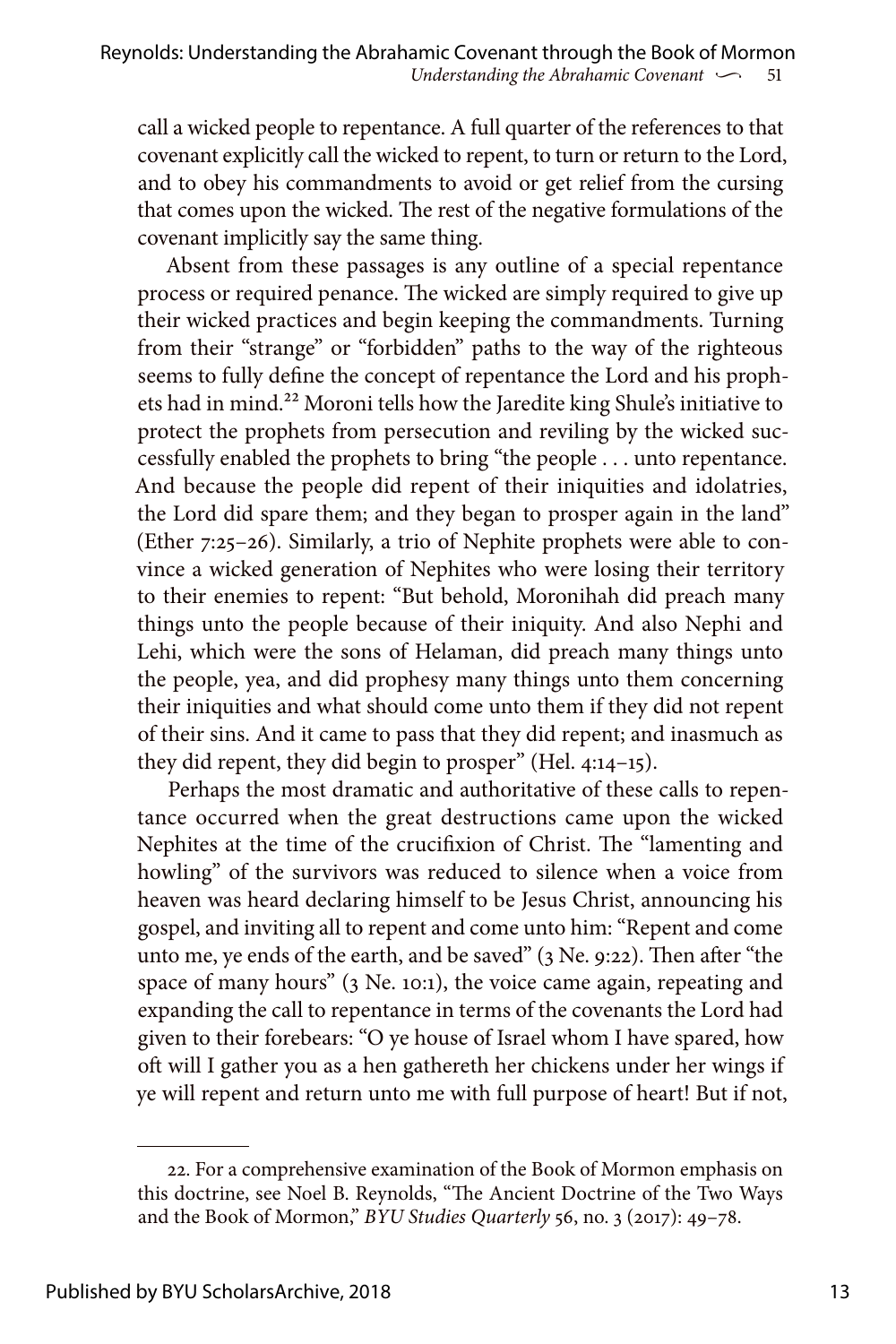O house of Israel, the places of your dwellings shall become desolate until the time of the fulfilling of the *covenant* to your fathers" (3 Ne. 10:6–7, emphasis added).

As many times as "the covenant to [their] fathers" is stated and restated to the Nephites, it is always cast in the same reciprocal formula: "for the promises of the Lord were, if they should keep his commandments they should prosper in the land" (Alma 48:25). The formulation is not always negative and focused on repentance. Editorializing on a time of Nephite prosperity, for example, Mormon cites the Nephites' blessings as a confirmation of the words which the Lord had spoken originally to their ancestor Lehi: "Blessed art thou and thy children. And they shall be blessed! And inasmuch as they shall keep my commandments, they shall prosper in the land. But remember, inasmuch as they will not keep my commandments, they shall be cut off from the presence of the Lord" (Alma 50:2).

It is not accidental that the frequent citations or allusions to the Lehite covenant throughout the Book of Mormon seem to raise memories of the other two covenants—the Abrahamic covenant and the gospel of Jesus Christ. The promise of lands and posterity appears to be a particularization of the broader promise to Abraham. And the Book of Mormon repeatedly frames the latter-day restoration of the gospel as a fulfillment of the promise to Abraham that "in his seed all the kindreds of the earth shall be blessed."23

#### **Covenant Discourse 2: The Abrahamic Covenant**

The second stream of covenant discourse in the Book of Mormon reaches back explicitly to God's covenant with Abraham. And the focus shifts beyond the prophets' immediate concerns of the blessing and cursing of Nephites or Jaredites to the covenant's long-term implications not only for the house of Israel but also for all humankind. The Nephite prophets understood the Abrahamic covenant to be related to all their prophecies and to such basic doctrinal concepts as the plan of salvation, the gospel

<sup>23.</sup> In another study, I have shown that the rhetorical form of many of the references to the Lehite covenant imitate the hundreds of abbreviated references to the gospel in the Book of Mormon, suggesting that there may be a deeper connection between these three streams of covenant discourse. See Noel B. Reynolds, "Biblical *Merismus* in Book of Mormon Gospel References," *Journal of Book of Mormon Studies* 26 (2017): 131–32.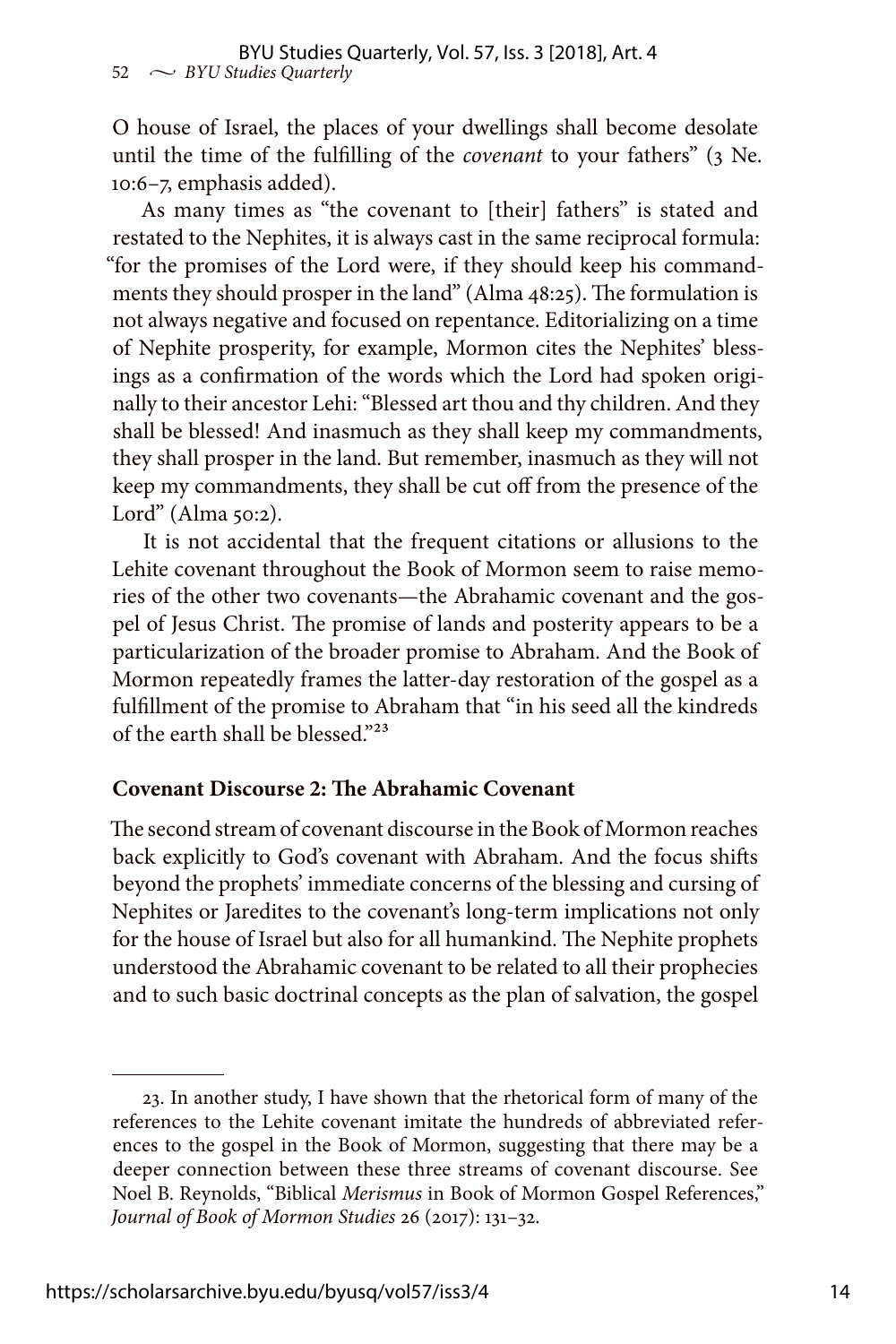of Jesus Christ, and the salvation history of all mankind (discussed later in this section).

This second stream of covenant discourse grows out of the visions of Lehi and Nephi and the teachings of Christ to the Nephites, and it includes repeated references to the last part of God's promise given individually to Abraham, Isaac, and Jacob that "in thy seed shall all the nations of the earth be blessed" (Gen. 22:18; 12:3; 26:4; 28:14). While biblical scholars have tended to ignore that last part of the Abrahamic covenant, and some Christian scholars, following Peter and Paul, have tended to see Christ and the worldwide expansion of traditional Christianity as the fulfillment of this promise,<sup>24</sup> Book of Mormon discourse consistently presents an interpretation that pushes the fulfillment of the promise forward to the end of times. The future expectations presented in the visions of Book of Mormon prophets and in the teachings of Jesus to the Nephites are inseparable from the Abrahamic covenant, which is used to connect the beginning of God's people with the end.

The twenty-nine mentions of Abraham in the Book of Mormon serve a variety of functions. Two occur incidentally in material quoted from Isaiah (2 Ne. 8:2; 27:33). Two more occur in an account of how Abraham paid tithes to Melchizedek (Alma 13:15). Three appear in an account of Abraham with Isaac and Jacob, seated in the kingdom of heaven, with their garments "cleansed" and "spotless, pure and white," to inspire the people to repent so that they might qualify to be seated in the kingdom with their ancient forebears (Alma 5:24; 7:25; Hel. 3:30). In eight passages, Nephite prophets remind the people that their god is the same god who was claimed by Abraham, Isaac, and Jacob and who delivered Israel from Egyptian bondage and performed other great miracles to preserve their ancestors (1 Ne. 6:4; 17:40; Mosiah 7:19; 23:23; Alma 29:11; 36:2; 3 Ne. 4:30; Morm. 9:11). In these and other passages, the god of Abraham is identified six times with the prophesied Messiah that Abraham and other prophets saw in vision and prophesied of concerning his

<sup>24.</sup> For example, Williamson, in *Abraham, Israel, and the Nations,* concludes his exhaustive analysis of the Old Testament covenant passages with the statement that Jesus Christ "was the royal 'seed' of Abraham in whom all nations would be blessed" (267). Another example of detailed scriptural analysis being used to identify Christ and his people as the "true Israel" through whom the promise to Abraham will be fulfilled is found in Peter J. Gentry and Stephen J. Wellum, *Kingdom through Covenant: A Biblical Theological Understanding of the Covenants* (Wheaton, Ill.: Crossway, 2012), 608. Such conclusions are typical in the biblical studies of Christian scholars.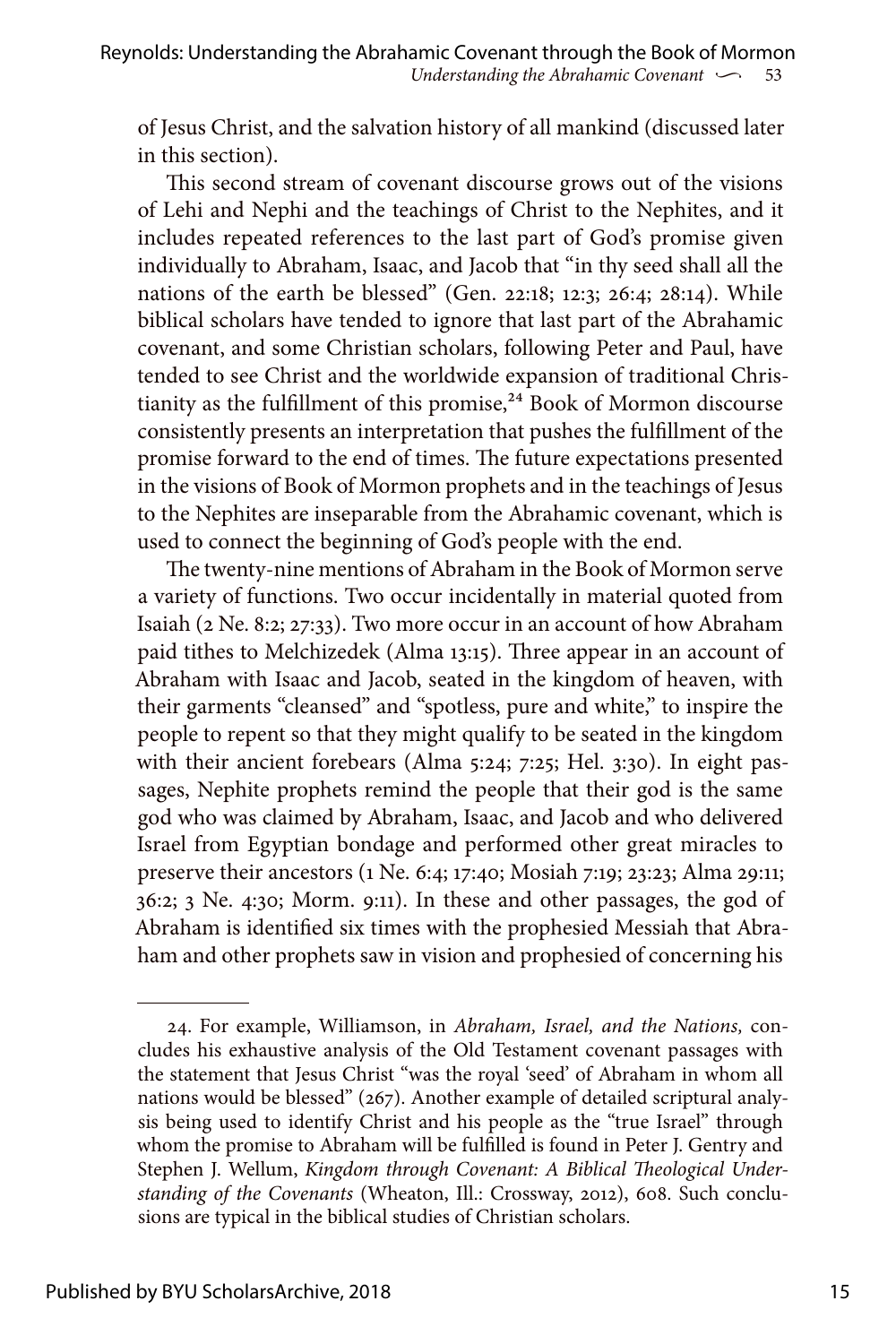coming and his Atonement, as recorded in scriptures not found in our modern Bible (1 Ne. 19:10; Jacob 4:5; Hel. 8:16-19; Ether 13:11).<sup>25</sup> Another four passages refer explicitly to the covenant God made to remember Abraham's seed forever (1 Ne. 15:13–18; 22:9; 2 Ne. 29:14; 3 Ne. 20:25, 27).

**Distinguishing the Plan of Salvation, the Gospel of Jesus Christ, and Salvation History.** It will be helpful to the following discussion to distinguish three key elements of salvation discourse so that readers can observe their interactions and roles in the Book of Mormon teachings and prophecies.

- 1. The *plan of salvation* is a name for God's grand scheme to make salvation possible for all humankind. It includes the creation of the world, the fall of man, the Atonement of Jesus Christ, the preaching of the gospel, the establishment of the kingdom of God, the final gathering of Israel, and the final judgment. These are the events the Father and the Son have brought or will bring about for humankind, creating the opportunity for God's spirit children to become like them. The Nephite prophets employ a dozen variations of this phrase, which is unique to the Book of Mormon.
- 2. The *gospel* or *doctrine of Jesus Christ* teaches men and women individually the way they must go, what they must do, to be prepared at the judgment and to enter into the presence of the Lord.<sup>26</sup> This doctrine is clearly taught in the Book of Mormon as a sixpart formula requiring (1) faith in Jesus Christ, (2) repentance, (3) baptism in water, (4) baptism of fire and the Holy Ghost, and (5) endurance in faith to the end (6) for all who would receive eternal life.
- 3. S*alvation history* is the overarching story told in the historical scriptures—namely, the prophecies of how God and his prophets have taught and will teach the gospel to men and women in different dispensations. Salvation history is also the story of how the

<sup>25.</sup> Jennifer C. Lane has shown why these passages describe the "heavenly enthronement" of the righteous. See "Sitting Enthroned: A Scriptural Perspective," *Religious Educator* 19, no. 1 (2018): 103–17.

<sup>26.</sup> In a previous essay, I offered a brief clarification of the meanings and relationships of these and other connected scriptural terms. See Noel B. Reynolds, "This Is the Way," *Religious Educator* 14, no. 3 (2013): 79–91. A more complete explication is provided in a working paper: Noel B. Reynolds, "The Great Plans of the Eternal God," All Faculty Publications, BYU ScholarsArchive, August 20, 2018,<https://scholarsarchive.byu.edu/facpub/2175/>.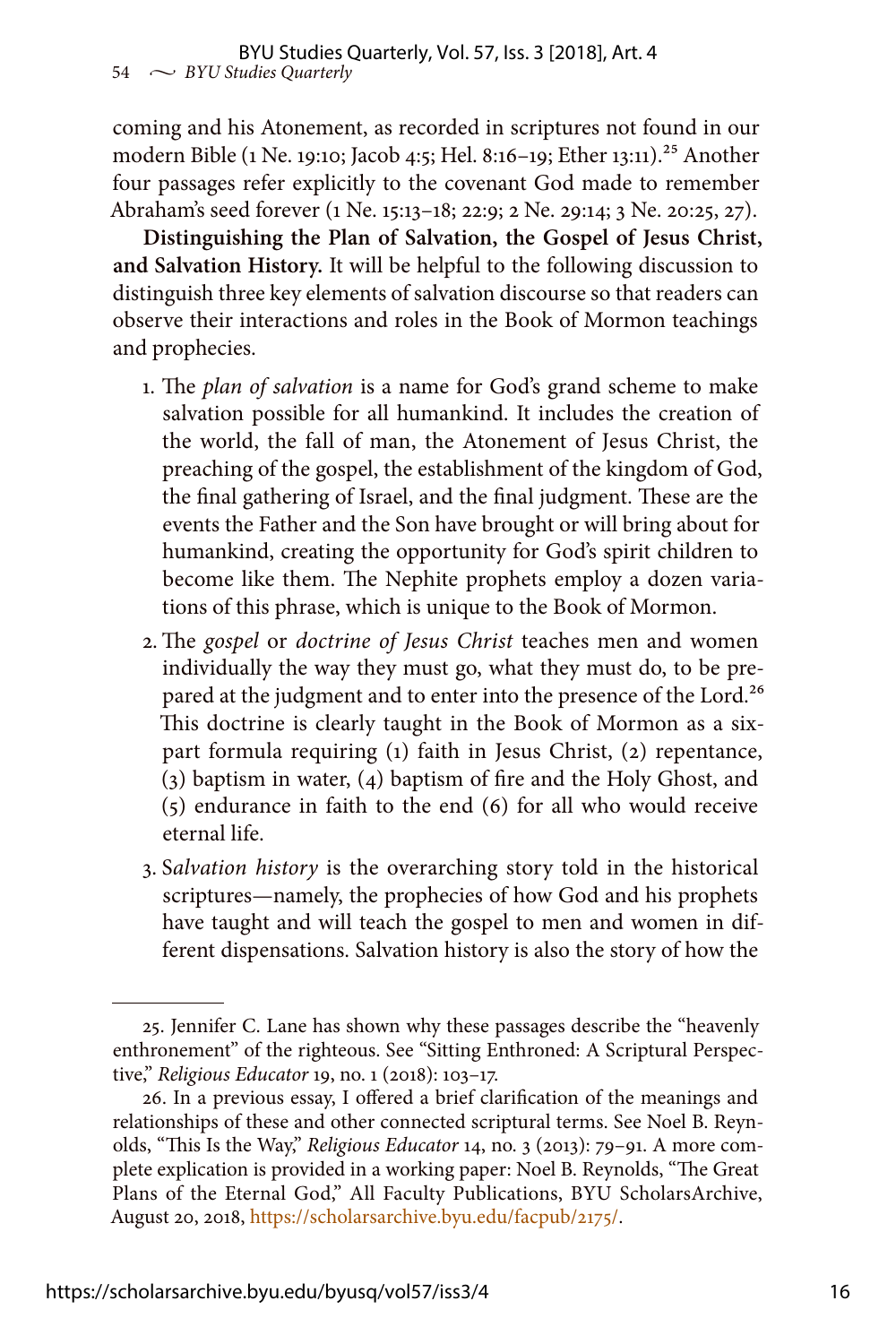Lord's people will be brought together in righteousness in a final dispensation through successive cycles of apostasy and repentance, destruction and restoration.

The Abrahamic covenant is the key thread of the salvation history presented in the Book of Mormon. The Abrahamic covenant reassures both the wicked and the righteous that the Father is in control, that he loves his children on the earth, that he makes covenants with them to help them become a holy nation, and that he will reward them at the last day according to the choices they have made, even giving eternal life to all who accept his gospel and endure to the end. Like the gospel, the Abrahamic covenant is a key part of salvation history. It would be a mistake, however, to think of the *Abrahamic covenant* as another name for the *gospel*. Each of these terms plays an important and clearly distinct role. The Abrahamic covenant entails prophecies describing the future working out of salvation of groups such as the Gentiles, the remnant of Joseph, the Jews, and all the tribes of Israel. At the same time, it also serves as a surrogate for the gospel of Jesus Christ, which conveys eternal promises to all men and women. The historical accounts of the ups and downs of covenant Israel in its relationship with the Lord are instructive for all individuals who consider the gospel invitation to come unto him. The gospel, on the other hand, entails the greatest prophecy, describing how the eternal salvation of every individual—no matter which of these groups he or she belongs to—will be determined at the judgment by his or her response to the Father's commandment to repent and be baptized and endure in faith to the end. So the covenant given to Abraham and the gospel of Jesus Christ turn out to be different, but both are very important ways of talking about the Lord's relationship to his people. The former refers to Israel corporately, as a people with a history and a prophesied future. The latter is directed to individuals. Because they both come from God and deal with his offers to help them qualify for salvation in this world and in the next, it is easy to conflate the two terms, but each is prominent in its own important and distinct contexts.<sup>27</sup>

**The Abrahamic Covenant and the Remnant and Messianic Prophecies.** This salvation history, the story of God's past and future dealings

<sup>27.</sup> Michael A. Goodman, "The Abrahamic Covenant: A Foundational Theme for the Old Testament," *Religious Educator* 4, no. 3 (2003): 43–53, provides a good representative of the Latter-day Saint attempts to articulate the relationship between the Abrahamic covenant and the gospel of Jesus Christ and produces a somewhat different conclusion than what is offered here.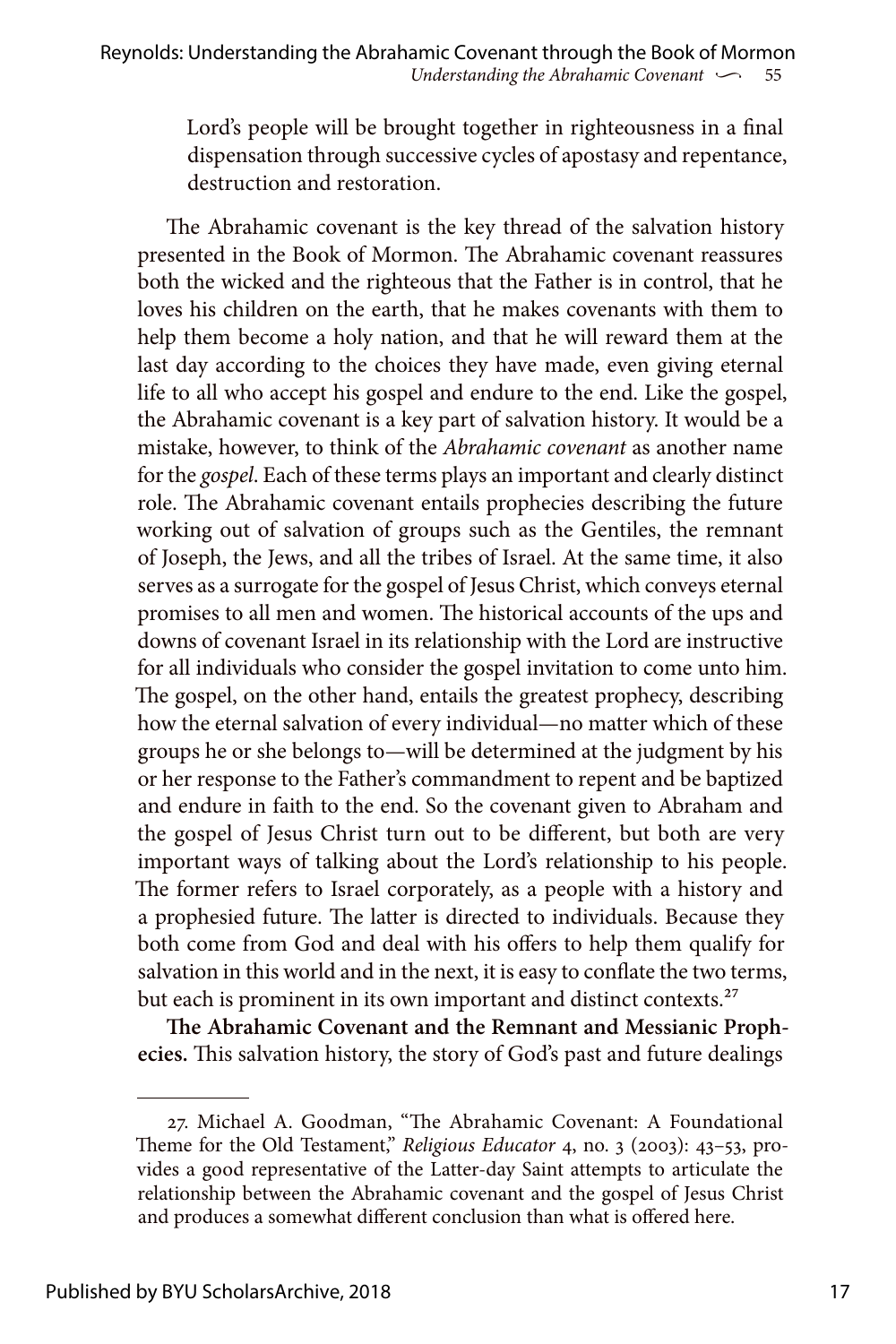with his children on this earth, is the constant theme of the great prophecies in the Book of Mormon and the principal framework used by its writers. In the opening page of his record, Nephi tells how his father, Lehi, prayed fervently to the Lord on behalf of disobedient Israel, was given great visions, and came out of that experience (1) knowing that his generation would be destroyed and carried captive into Babylon and (2) unexpectedly praising God and rejoicing with his "whole heart" because he had been shown the "power and goodness and mercy" of the Lord, who is merciful to "all the inhabitants of the earth" and will "not suffer that those who come" unto him should perish (1 Ne. 1:5–15).

If an explication of the past and future fulfillment of the covenant God made with Lehi and his descendants was not part of Lehi's first visions, it is clear that it was a part of the great vision received separately by both Lehi and Nephi at the first camp in the wilderness. Book of Mormon discourse regarding the Abrahamic covenant tends to focus on (1) the prophesied scattering and gathering of Israel (the remnant prophecy) and (2) on the ways in which the kindreds of the earth will be blessed through Abraham's seed. A key element in this story is an account of the role the Gentile nations will play. In the last days, the fullness of the gospel will be established among the Gentiles, who will then take the gospel to scattered Israel, bringing them "to the knowledge of the true Messiah"—the means by which they will finally be "grafted in" or "gathered together" in the last days (1 Ne. 10:14).

Nephi's own visions provided him with the same perspective on the long-term salvation history of all peoples. In the vision Nephi received at the first camp in the wilderness, for instance, he was shown the future coming of Christ, the apostasy and destruction of the descendants of Lehi, and the eventual restoration of the gospel to the Gentiles, who in the last days would, in turn, bring the gospel to the scattered remnants of the house of Israel, who would then finally believe in Jesus Christ, repent, and be gathered in—fulfilling the promises of the Abrahamic covenant (see 1 Ne. 11–15). The first prophets in the Book of Mormon also understood that the Lord's promise to their branch of Israel was an extension of the part of the Abrahamic covenant that indicates Abraham's descendants will bless all people: "Wherefore our father hath not spoken of our seed alone but also of all the house of Israel, pointing to the covenant which should be fulfilled in the latter days, which covenant the Lord made to our father Abraham, saying: *In thy seed shall all the kindreds of the earth be blessed*" (1 Ne. 15:18, emphasis added).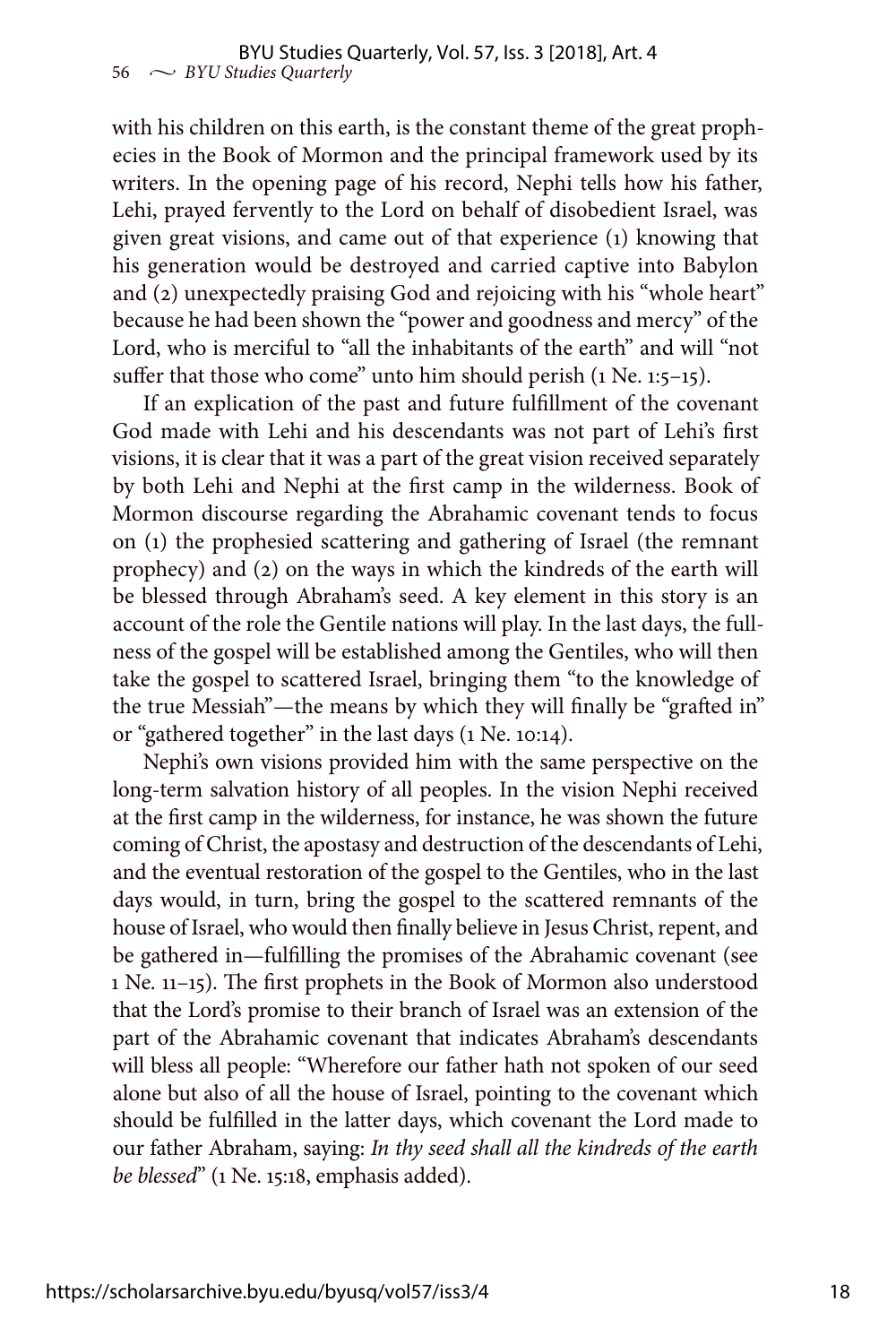Nephi's quick summary of Lehi's teachings taken from that vision states simply that Lehi "spake unto my brethren concerning the gospel" and "concerning the Gentiles and also concerning the house of Israel," that they "should be scattered" and "gathered together again" (1 Ne. 10:11–14). The more detailed version of these teachings is reserved for Nephi's own account of the great vision in the following four chapters and again in the concluding chapters of his second book. An angel tells Nephi that if the latter-day Gentiles accept the Messiah and his gospel, they will "be numbered among the house of Israel" and "be a blessed people upon the promised land forever" (1 Ne. 14:2). The angel goes on to remind Nephi twice of "the covenants of the Lord unto the house of Israel" (1 Ne. 14:5, 8). And when Nephi saw the forces of the devil mobilize to destroy the "church of the Lamb of God" in the last days, he also saw the power of the Lamb descending "upon the saints of the church of the Lamb and upon the covenant people of the Lord, which were scattered upon all the face of the earth. And they were armed with righteousness and with the power of God in great glory" (1 Ne. 14:10–14). This is far more detail than can be found in any of the biblical versions of the remnant prophecy.

Later, when preaching to his brothers, Nephi draws even more deeply on what he learned in this vision to support an expanded explanation of this part of God's covenant with Abraham:

And after that our seed is scattered, the Lord God will proceed to do a marvelous work among the Gentiles which shall be of great worth unto our seed. Wherefore it is likened unto the being nursed by the Gentiles and being carried in their arms and upon their shoulders. And it shall also be of worth unto the Gentiles—and not only unto the Gentiles but unto all the house of Israel—unto the making known of the covenants of the Father of heaven unto Abraham, saying: In thy seed shall all the kindreds of the earth be blessed.

And I would, my brethren that ye should know that all the kindreds of the earth cannot be blessed unless he shall make bare his arm in the eyes of the nations. Wherefore the Lord God will proceed to make bare his arm in the eyes of all the nations, in bringing about his covenants and his gospel unto they which are of the house of Israel. Wherefore he will bring them again out of captivity, and they shall be gathered together to the lands of their first inheritance. And they shall be brought out of obscurity and out of darkness, and they shall know that the Lord is their Savior and their Redeemer, the Mighty One of Israel. (1 Ne. 22:8–12)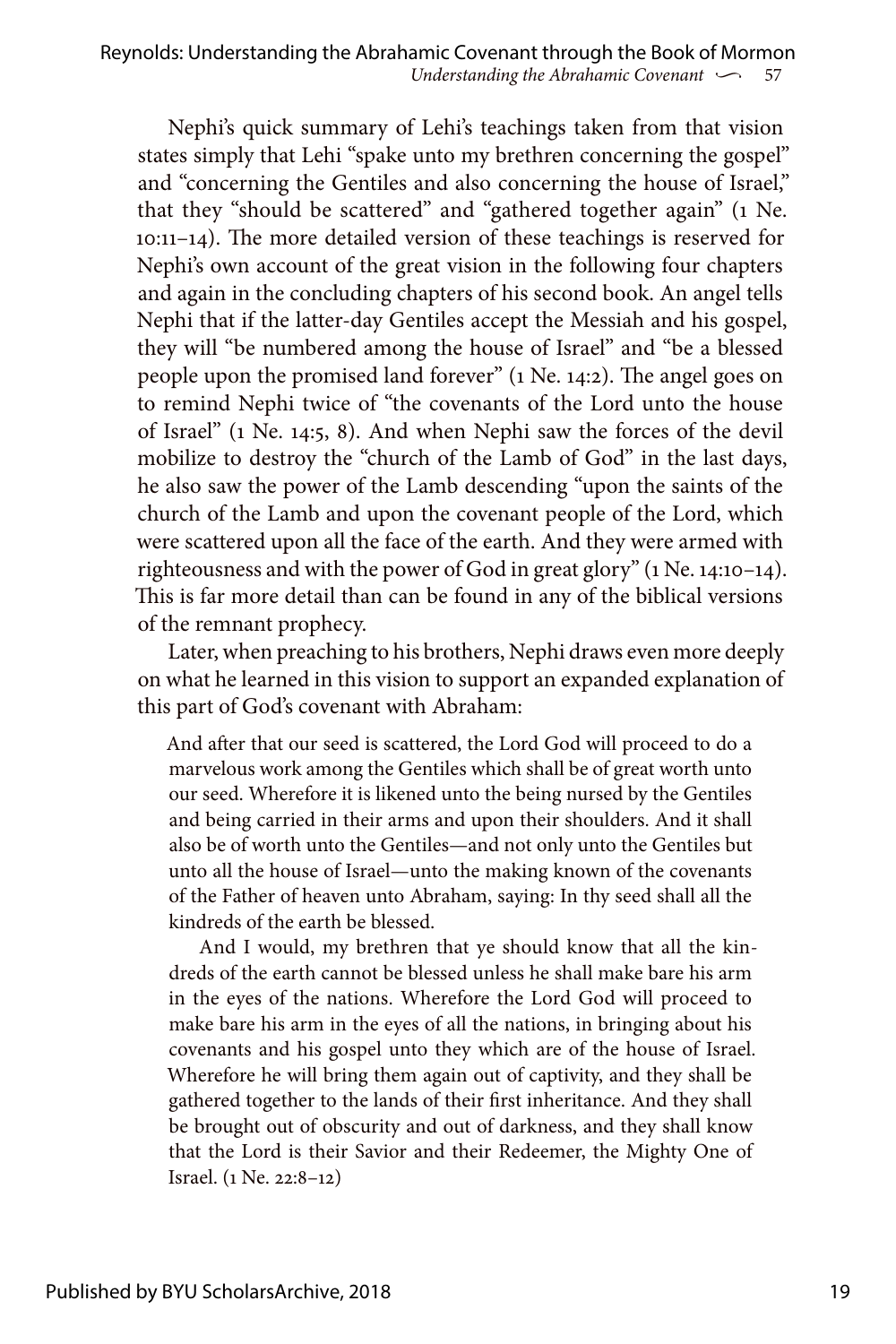The other major prophecies featured in the Book of Mormon also feature this remnant prophecy and salvation history, in combination with prophecies of Christ's future coming and explanations of his gospel. The remnant prophecy provides a corporate view of salvation history for all nations and the house of Israel. The messianic prophecy, on the other hand, explains how Christ will provide both the Atonement and the gospel teaching through which individuals can qualify for eternal life, whether they be Gentiles or of the house of Israel. The gospel provides the key mechanism through which individuals are saved, thereby making fulfillment of the Abrahamic covenant at the corporate level possible.

Nephi begins his second book with Lehi's last blessings to his children. In the blessings, Lehi emphasizes again the Abrahamic covenant in the version that had come down to him through Joseph  $(2 \text{ Ne. } 1-4)$ . Nephi's second book then features the words of his younger brother Jacob, who reads two chapters of Isaiah that focus on these same covenants, followed by Jacob's own commentary on that same salvation history—a commentary that introduces the most developed account so far in the Book of Mormon of the prophesied Christ and his plan of salvation (2 Ne. 6–10). Following a brief central chapter that identifies the accumulating witnesses of the coming Christ (2 Ne. 11), Nephi inserts thirteen more chapters of Isaiah that were selected to serve as a second witness to support these remnant and messianic prophecies (2 Ne. 12–24). Nephi concludes his second book with his own prophecies (the requisite third witness) of Christ and of the future gathering of the remnants of Israel ( $2$  Ne. 25–30),<sup>28</sup> followed by his own foundational account of the gospel of Christ as it had been taught to him by the Father and the Son in his first great vision  $(2 \text{ Ne. } 31-32).^{29}$  In his own book,

<sup>28.</sup> Commentators commonly characterize these chapters as Nephi's interpretation of the Isaiah chapters that precede them. But the text is clear. Nephi labels this first section of his final sermon "mine own prophecy" or "a prophecy according to the Spirit which is in me" (2 Ne. 25:4, 7). The content derives principally from his earlier vision, as recorded in 1 Nephi 11–14.

<sup>29.</sup> In a forthcoming paper, I invoke the canons of Hebrew rhetoric of the seventh century BCE to show that 2 Nephi is organized as one large-scale chiasm based on thirteen inclusios that center on 2 Nephi 11:2–8, which is itself a chiasm that emphasizes the importance of the multiple witnesses of Christ. See "Chiastic Structuring of Large Texts: Second Nephi as a Case Study," *Proceedings of the Chiasmus Jubilee Conference,* forthcoming*.* The prepublished version is accessible online at All Faculty Publications, BYU ScholarsArchive, July 19, 2016,<http://scholarsarchive.byu.edu/facpub/1679>.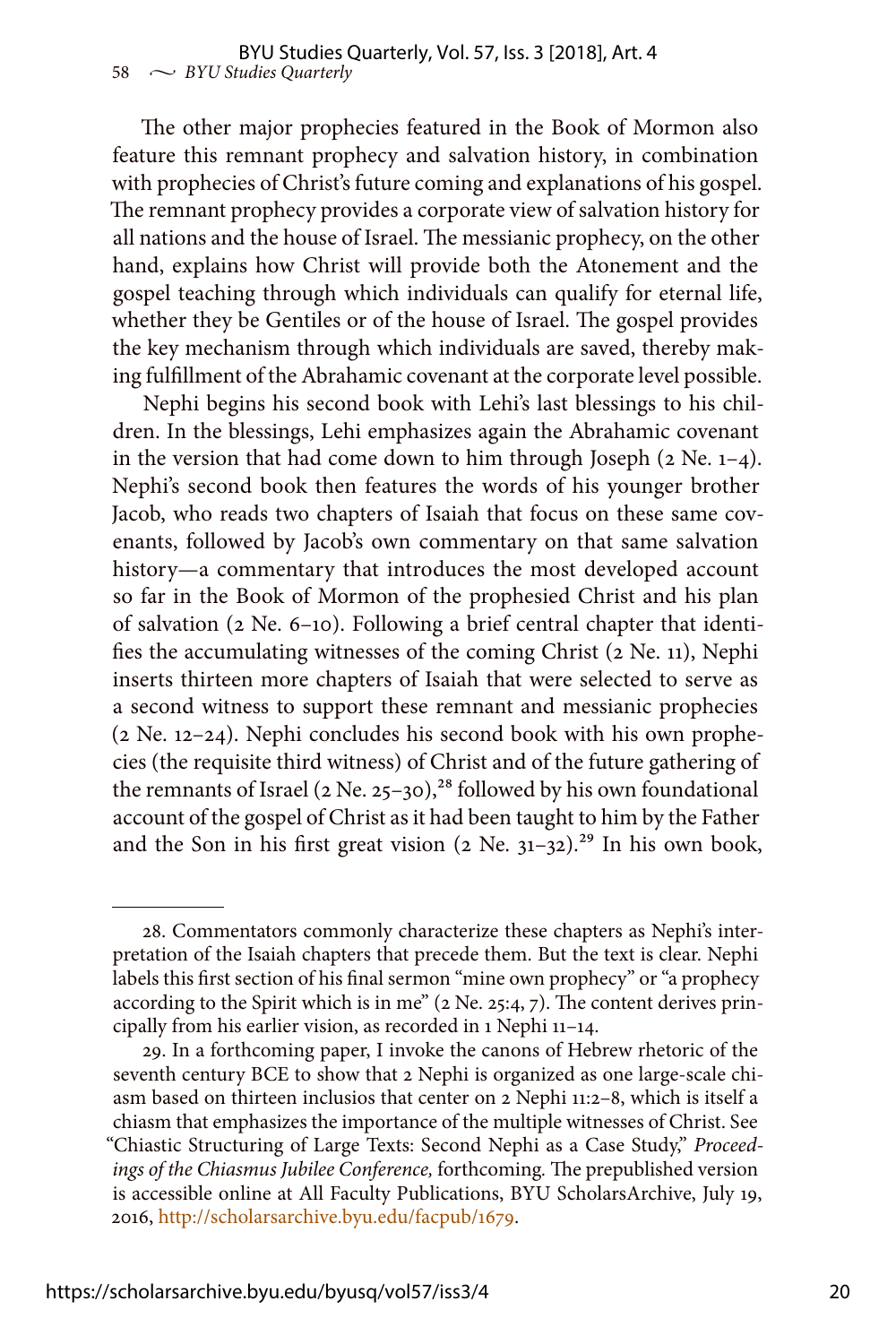Jacob shares the allegory of the olive tree from the prophet Zenos (who is not mentioned in our modern Bible but who was possibly a predecessor of Isaiah); the allegory offers a distinct but fully compatible account of the same salvation history that had been presented by Lehi and Nephi. Jacob had read Nephi's record, likely noticed the brief reference to this allegory in the report of Lehi's vision (1 Ne. 10:14), and may have recognized that Nephi's readers would benefit from having the full allegory available to them.

During Christ's post-Resurrection visit to the Nephites, he prophesied, expounding and reinforcing (more than is usually recognized) that same salvation history, with a focus on God's covenant with Abraham. In the final chapters of their record, Mormon and his son Moroni repeatedly return to that same salvation history presented by Lehi, Nephi, Isaiah, and Jesus in preaching and prophesying to the future Gentiles and the remnants of Israel who Mormon and Moroni expect will receive the record. Though they have failed to bring their own people to repentance, they are powerfully motivated by the knowledge that the Nephite record, which they have labored under seemingly impossible circumstances to abridge, compile, and preserve, will in the last days be the key instrument through which the Lord will restore the fullness of his gospel to the Gentiles and to all Israel, thereby fulfilling his ancient covenant with Abraham—that in his seed all the nations of the earth would be blessed.

Over the course of his life, Nephi had clearly come to see in Isaiah a fellow traveler who had been shown the same remnant prophecy and whose writings confirmed his own revelations. In at least thirty-eight passages in the Book of Mormon, a prophet/writer restates or alludes directly to the remnant prophecy as a way of invoking the Abrahamic covenant.30 In addition, Nephi, Jacob, Abinadi, and Jesus Christ, collectively, quote twenty-three complete chapters of Isaiah and Malachi to support their own remnant and messianic prophecies. In addition, there are another thirty-six shorter passages from these and other prophets. Nephi set this pattern of quoting previous prophets early in

<sup>30.</sup> These include 1 Nephi 10:12–14; 13:30–42; 15:12–20; 19:13–17; 22:3–28; 2 Nephi 6:11–17; 9:1–2, 53; 10:8–19; 25:12–29; 26:12, 24–28, 33; 27:1–35; 28:3–32; 29:10–30:18; Jacob 4:2–14; 5:1–77; 6:4; Mosiah 15:28–31; Alma 37:4–7, 16–18; Helaman 15:11–13; 3 Nephi 5:21–26; 10:4–7; 16:4–20; 20:10–21:29; 29:1–9; 30:1–2; Mormon 3:17–22; 5:9–24; 7:1–10; 8:21–23; 9:37–39; Ether 12:22; 13:4–12; Moroni 7:31–32; and 10:31.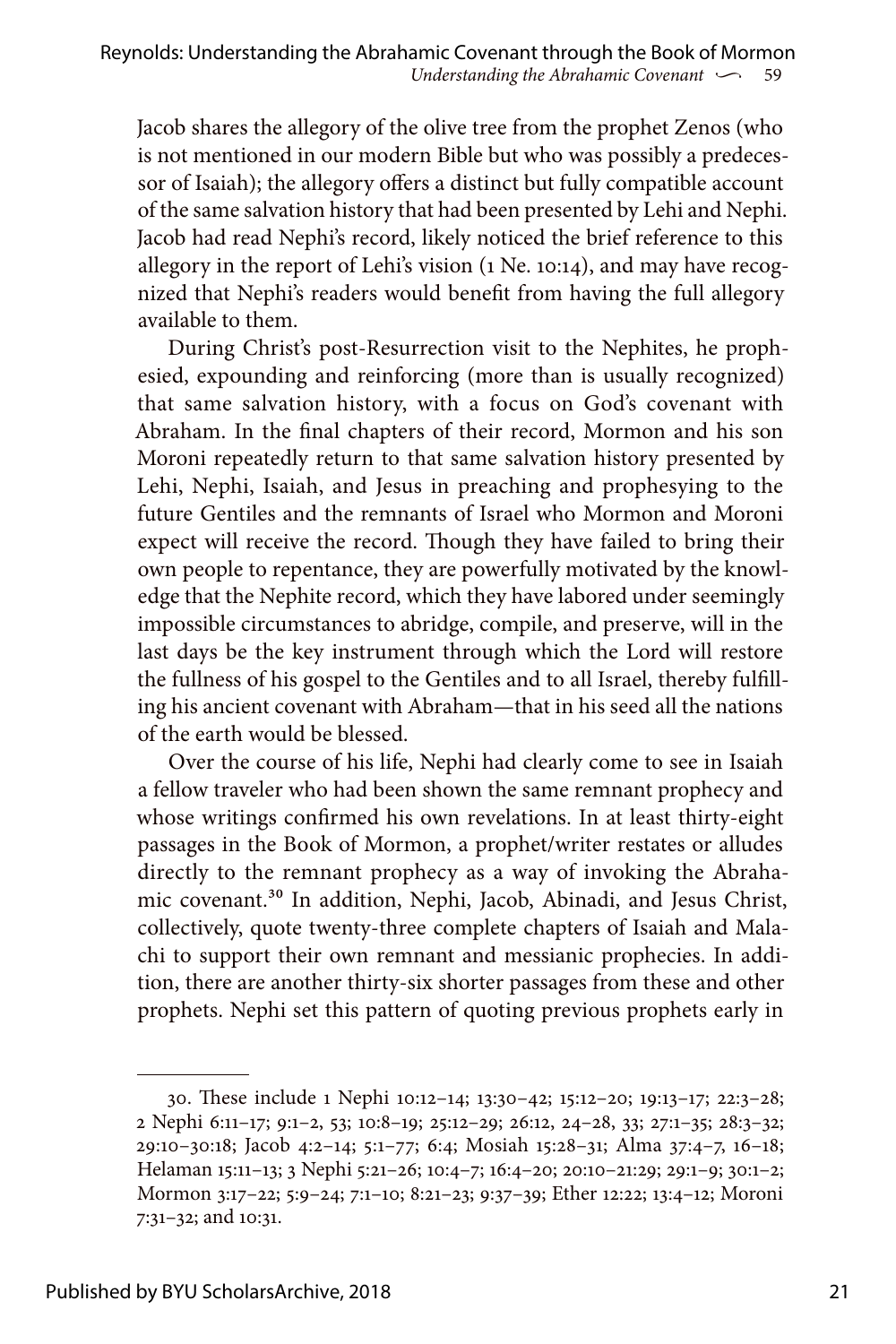both his first and second books; he inserted lengthy excerpts from Isaiah to validate his own visions and prophecies of the future mission and ministry of Jesus Christ and of the fulfillment of God's promises to the remnants of the biblical Joseph and Jacob—beginning with the descendants of his own father, Lehi.

The remnant and messianic prophecies were tightly linked and impressed upon Nephi when as a youth he was shown the same great vision that his father Lehi had reported to the family. In four long chapters, Nephi summarizes what he saw of the life of Christ and how the movement he launched was corrupted not long after his crucifixion (see 1 Ne. 11–14). Later, at the end of his writings, Nephi finally shares with his readers the gospel of Jesus Christ—the "plain and precious truths" that would be lost from the Bible and the Gentile churches—as it was taught to him by the Father and the Son in that same early vision.<sup>31</sup> The last half of Nephi's account of his vision describes the decline of his own Christian descendants and of the Gentile Christians who eventually spread to Lehi's promised land in the Americas and destroy and scatter Lehi's descendants. Nephi goes on to report how he saw the Lord's work unfold as his gospel was restored—not to the Israelites but to the Gentiles—and how the Gentile believers would successfully take the gospel to the descendants of Lehi, to all the nations of the world, and finally to scattered Israel before the great and dreadful day of the Lord (1 Ne. 13:34,  $37-39$ ).

In his final sermon (2 Ne. 25–30), Nephi rehearses and elaborates his own earlier account. Starting once more with a powerful witness of the crucified and resurrected Messiah, Nephi prophesies that though Christ's teachings would be accepted initially, apostasy and decline would eventually follow, necessitating the restoration of his gospel and Church to the Gentiles in the future, through the record already initiated by Nephi and yet to be completed by his successors. The outcome described by God in this revelation is explicitly described as the fulfillment of his ancient promise to Abraham:

And it shall come to pass that the Jews shall have the words of the Nephites; and the Nephites shall have the words of the Jews; and the Nephites and the Jews shall have the words of the lost tribes of Israel; and the lost tribes

<sup>31.</sup> See 2 Nephi 31:2–21, and for an interpretation of that chapter, see Noel B. Reynolds, "The Gospel According to Nephi," *Religious Educator* 16, no. 2 (2015): 51–75.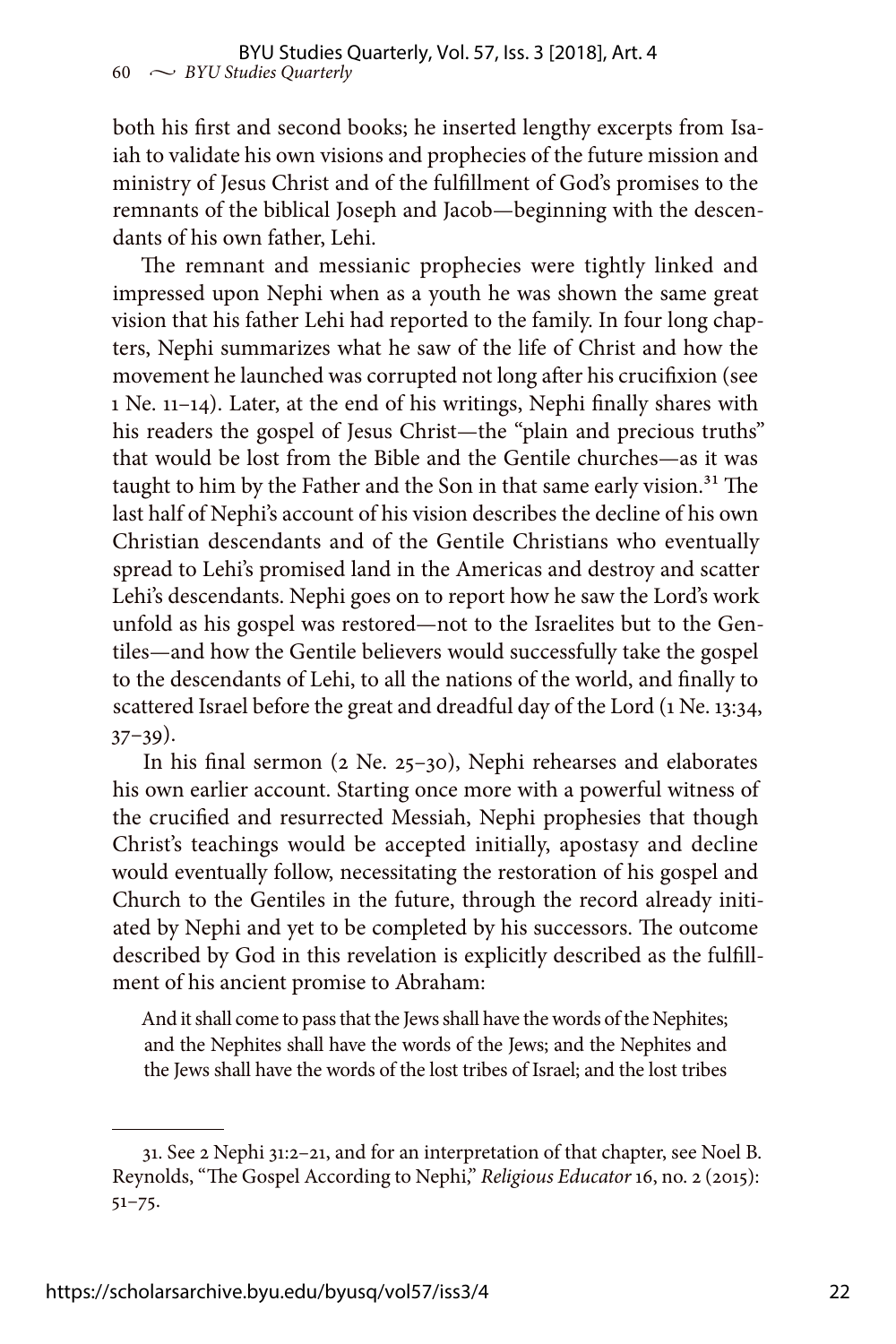of Israel shall have the words of the Nephites and the Jews. And it shall come to pass that my people which are of the house of Israel shall be gathered home unto the lands of their possessions. And my word also shall be gathered in one, and I will show unto them that fight against my word and against my people which are of the house of Israel that I am God and that I covenanted with Abraham that I would remember his seed forever. (2 Ne. 29:13–14)

**A Blessing to All Nations.** But how will Abraham's seed, scattered and smitten and lost for centuries, be instrumental in delivering this last great blessing to all nations? The solution to this puzzle comes from the same prophecies discussed thus far. Nephi's focus on the remnant prophecy, as laid out for him in his vision in far greater detail than in any other prophetic writing, is understandable because he had been told in his visions that the very record he was writing would emerge as a principal instrument in restoring the gospel in the last dispensation and convincing the remnant of his own people and (eventually) all the scattered remnants of Israel to believe in Jesus Christ, repent and come unto him, and accept him as the god of Abraham, Isaac, and Jacob. Because of the things Nephi saw in his first great vision, which he further expounded in his prophecies to his brethren, he and his successors understood that the record of the Nephites, containing the fullness of the gospel of Jesus Christ as it was revealed to them, together with the lost records of other branches of scattered Israel, including the lost tribes, would be brought forth in the last days to convince Gentiles and Jews, Nephites and the lost tribes of Israel, that Jesus Christ is the god of the Old Testament and that, as individuals, they must accept and follow his gospel in order to be saved.

The teaching of Christ to the assembled Nephite survivors, with its focus on the remnant prophecy part of the Abrahamic covenant, provides by far the most complete explanation of that covenant and goes far beyond what most scholars have found in the Bible as it clearly foretells the key role the Nephite record will play in the future gathering of Israel.

I give unto you a sign that ye may know the time when these things shall be about to take place, that I shall gather in from their long dispersion my people, O house of Israel, and shall establish again among them my Zion. And behold, this is the thing which I will give unto you for a sign. For verily I say unto you that when these things which I declare unto you—and which I shall declare unto you hereafter of myself and by the power of the Holy Ghost, which shall be given unto you of the Father—shall be made known unto the Gentiles, that they may know concerning this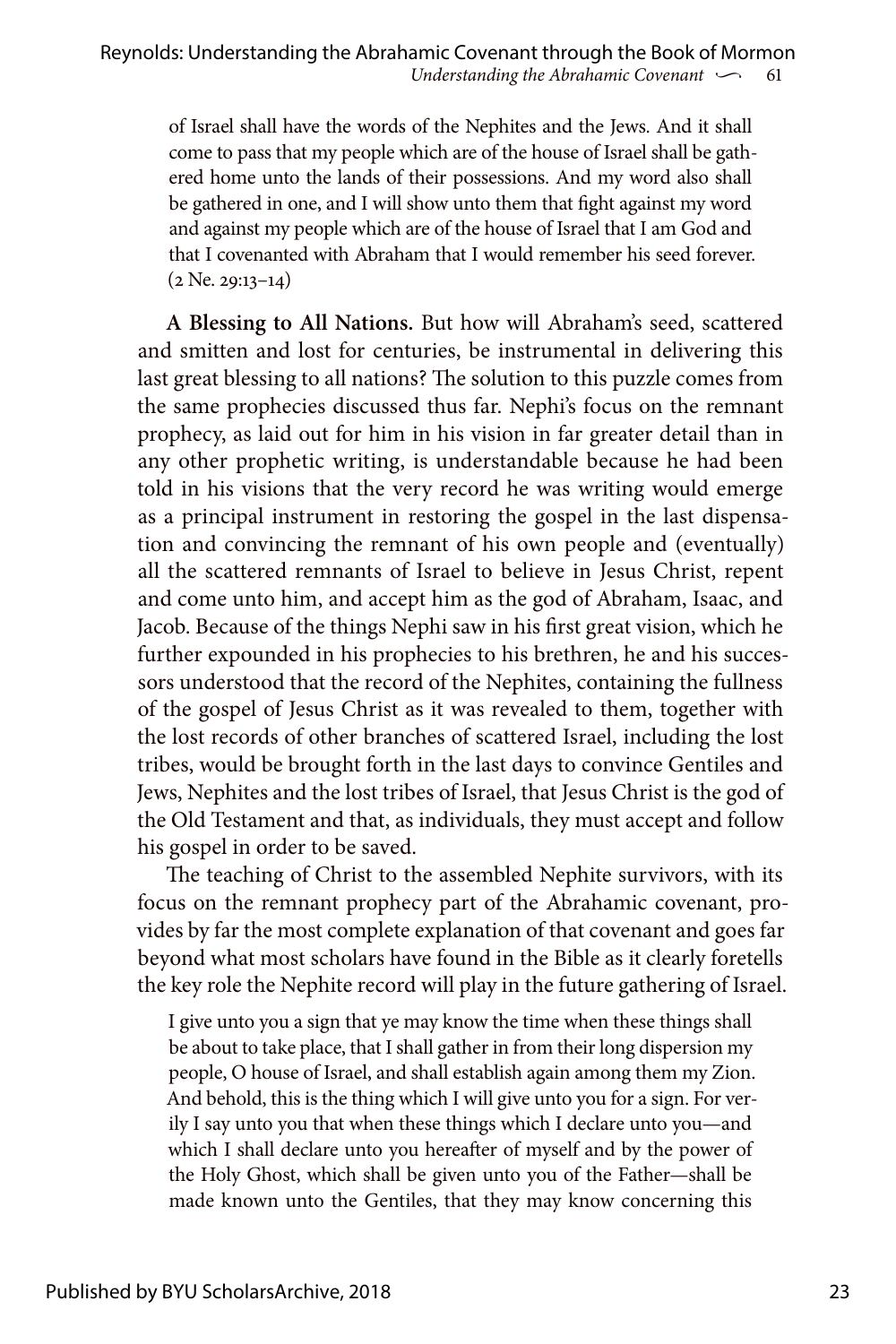people which are a remnant of the house of Jacob and concerning this my people which shall be scattered by them—verily verily I say unto you: When these things shall be made known unto them of the Father and shall come forth of the Father from them unto you . . . it shall be a sign unto them that they may know that the work of the Father hath already commenced unto the fulfilling of the covenant which he hath made unto the people which are of the house of Israel.<sup>32</sup> (3 Ne. 21:1-3, 7)

In this passage, we see that Jesus Christ clearly taught the Nephites that the Book of Mormon would in the last days be the means by which the gospel would be restored first to the Gentiles and subsequently to the descendants of Lehi and then to the house of Israel generally, as a means of gathering them back to the Father, as promised to Abraham anciently.

**The Prophecies of Jesus Christ to the Nephites.** Mirroring Nephi's long exposition of the remnant prophecy at the beginning of the Nephite dispensation, Jesus Christ, almost six centuries later, devoted his second day of teaching the Nephites to the same topic. Having taught his gospel to the surviving righteous remnant of Nephites during his first day with them, he proceeded on the second day to unfold a lengthy account of how he would fulfill the Father's covenant with Abraham in the last days. Clarifying emphatically what none of the ancient prophets may have understood fully, Jesus refers to "the Father" as a being separate from himself thirty-eight times, making it clear that he was talking about "the covenant which the Father made with your fathers," "with your father Jacob," or "with Abraham" (see, for example, 3 Ne. 20:22, 25, 27). While the distinction between Jesus and his Father may have no clear precedent in our Hebrew Bible, other terminology of the Hebrew prophets is in evidence.

Historically, readers and scholars of the Old Testament have tended to ignore or de-emphasize the significance of the remnant prophecies associated with the Abrahamic covenant. In contrast, Jesus begins his second-day sermon by reminding the Nephites that they were "a remnant of the house of Israel"; he then repeats that connection eight more times in his discourse. Over the last few decades, Bible scholars have been influenced by the classic study of the remnant prophecy by Gerhard F. Hasel, who has shown that the idea that the Abrahamic covenant would be fulfilled through the restoration of a distant remnant of the house of Israel first shows up clearly in the writings of the eighth-century

<sup>32.</sup> See the discussion of this passage in Ludlow, "Covenant Teachings," 240–41.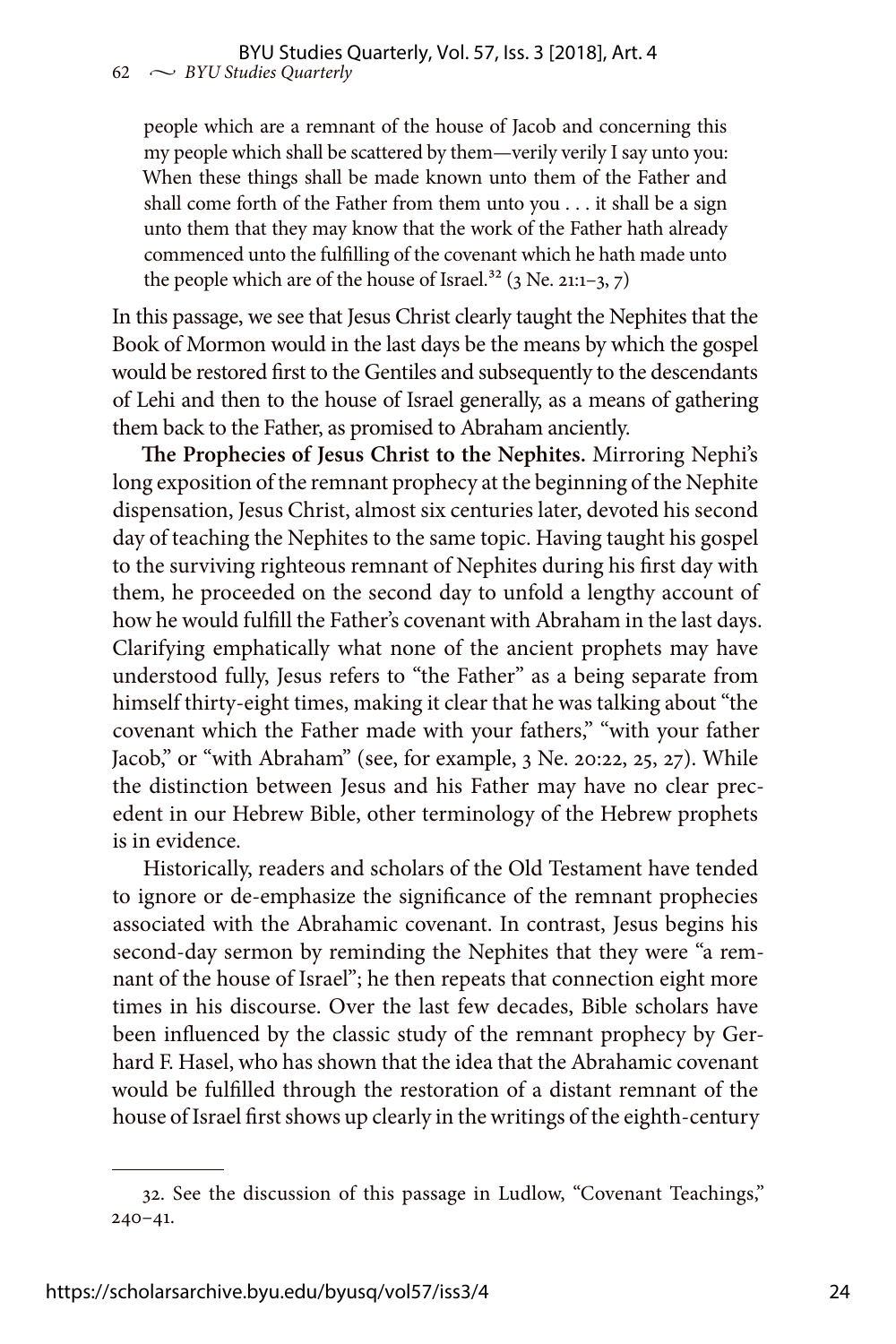prophets, particularly Amos and then Isaiah.<sup>33</sup> Amos's unique reference to "the remnant of Joseph" (Amos 5:15) is now generally believed by scholars to refer to an eschatological event.<sup>34</sup> It is the prophecies of Isaiah, though, that most clearly parallel the remnant prophecies of Nephi and Jesus, each of whom quote long sections from Isaiah and comment on the great value of his writings.

While some Nephite prophets repeatedly emphasize the Deuteronomic interpretation of the covenant (which focused on righteous descendants receiving promised lands) when they taught the people and called them to repentance, Jesus focuses almost exclusively on the oft-forgotten promise that in Abraham's seed would "all the kindreds of the earth be blessed" (3 Ne. 20:25). He even cites the Abrahamic covenant an astonishing twelve times, including one quotation from Isaiah that alludes to the covenant.<sup>35</sup> Nowhere else in scripture can be found such an intensive and extensive treatment of the Abrahamic covenant. As Christ continues to prophesy in his second-day sermon to the assembled Nephites, he uses the word *covenant* sixteen times, invoking the promise to Abraham—sometimes in paraphrase but usually with the same wording used in one or more of its Old Testament references.

The most developed of these references by Jesus Christ to the Abrahamic covenant follows the same two-part pattern used six centuries earlier by Nephi in reporting his great vision (1 Ne. 11-14) and in Nephi's own final prophecies (2 Ne. 25–30)—that is, Christ begins with a reference to the prophecies of his own coming and then transitions to an expanded version of the remnant prophecy:

And behold, ye are the children of the prophets, and ye are of the house of Israel, and ye are of the covenant which the Father made with your fathers, saying unto Abraham: And in thy seed shall all the kindreds of the earth be blessed. The Father having raised me up unto you first and sent me to bless you in turning away every one of you from his

<sup>33.</sup> Gerhard F. Hasel, *The Remnant: The History and Theology of the Remnant Idea from Genesis to Isaiah,* Andrews University Monographs, vol. 5 (Berrien Springs, Mich.: Andrews University Press, 1974).

<sup>34.</sup> Hasel writes, "In Amos we encounter for the first time a connection of the remnant motif with eschatology." Hasel, *Remnant,* 205. See also Hasel's treatment of the Amos reference in *Remnant,* 199–205. In calling the Nephites to an urgent battle in defense of their liberty, Captain Moroni quoted the prophecy given to Lehi and Nephi that identified Lehi's descendants as the "remnant of Joseph" that would be preserved. See Alma 46:23–24 and 1 Nephi 13:34.

<sup>35. 3</sup> Nephi 20:10, 12–13, 22, 25, 27, 29, 34–35, 46; 21:4, 7, 22; 22:10.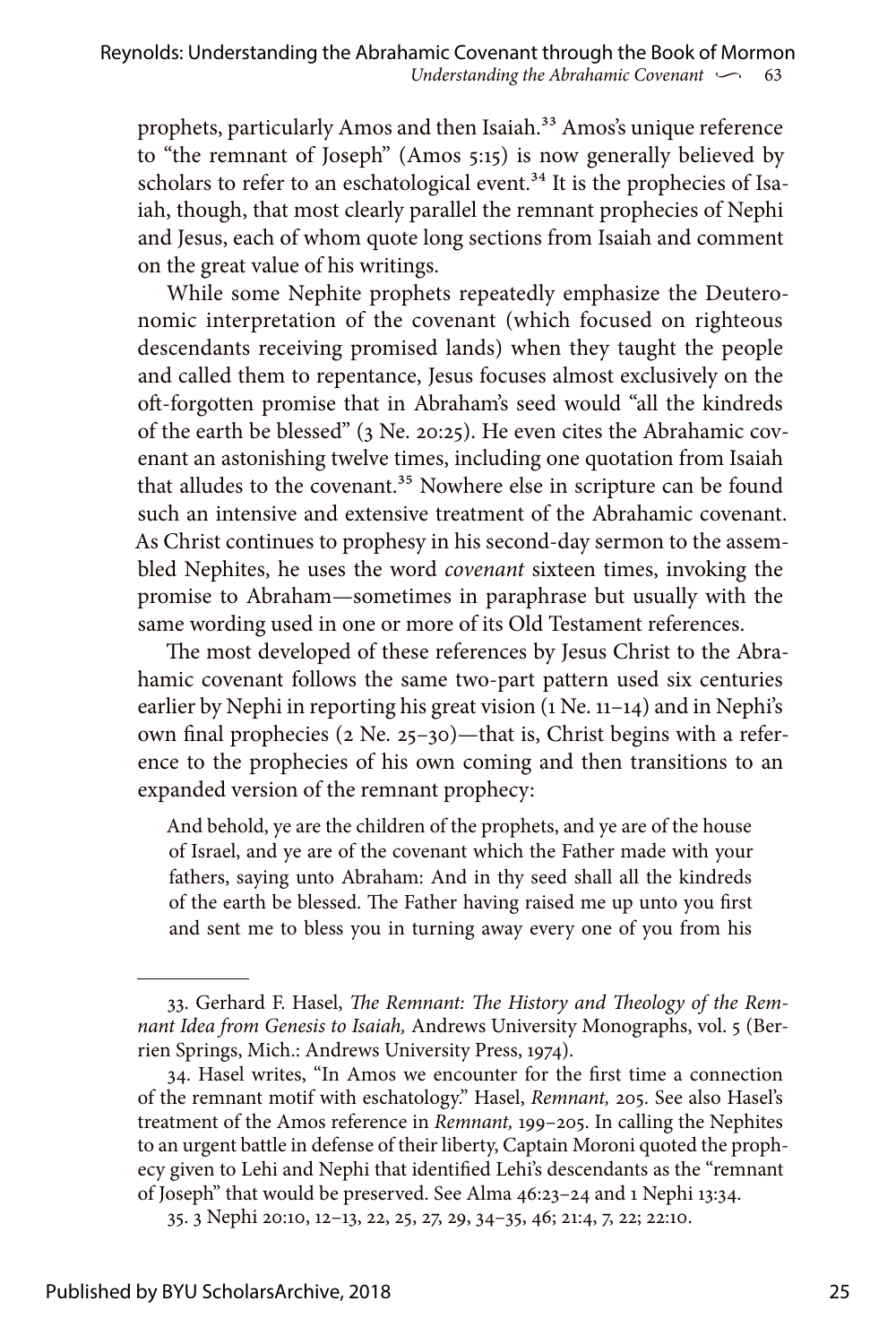iniquities—and this because ye are the children of the covenant. And after that ye were blessed, then fulfilleth the Father the covenant which he made with Abraham, saying: In thy seed shall all the kindreds of the earth be blessed—unto the pouring out of the Holy Ghost through me upon the Gentiles, which blessing upon the Gentiles shall make them mighty above all, unto the scattering of my people, O house of Israel.  $(3$  Ne. 20:25–27)

This passage demonstrates clearly (1) that Christ himself is the primary promoter of the salvation history and prophecies featuring the Abrahamic covenant and (2) that, contrary to standard Christian interpretations, he does not point to himself as the instrument by which the seed of Abraham will become a blessing to the nations of the earth. Rather, he teaches the Book of Mormon prophets that the record they are compiling, featuring "the fullness of the gospel," will be what brings about the prophesied blessings in the latter days.

**The Book of Mormon as the Prophesied Blessing to All Nations.** This second-day sermon of Jesus Christ to the Nephites, with its detailed and scripturally documented salvation history, is the theological climax of the Book of Mormon. Jesus does return later to the assembled twelve disciples to ensure they clearly grasp the six-part definition of his gospel that he spelled out in his first visit and that he and the Father together had taught to Nephi in his earlier vision (see 3 Ne. 27:13-22).<sup>36</sup> From this point on, Mormon and then Moroni wind down the story of the last three centuries of Nephite civilization. But the salvation history, taught to the Nephites by Jesus Christ and grounded in God's covenant given to Abraham, retains center stage. The sacred record they are bringing to a close will be in fact the Lord's principal instrument for fulfilling that covenant. As the Lord works his "marvelous work and a wonder," the book will be brought first to the Gentiles and then through them to the remnants of Israel.

Mormon understood that the record he had prepared would be a key in God fulfilling his covenant to Israel.

Now these things are written unto the remnant of the house of Jacob. And they are written after this manner because it is known of God that wickedness will not bring them forth unto them. And they are to be hid up unto the Lord, that they may come forth in his own due time....

<sup>36.</sup> For a detailed analysis of these three presentations of the gospel in the Book of Mormon, see Noel B. Reynolds, "The Gospel according to Mormon," *Scottish Journal of Theology* 68, no. 2 (2015): 218–34.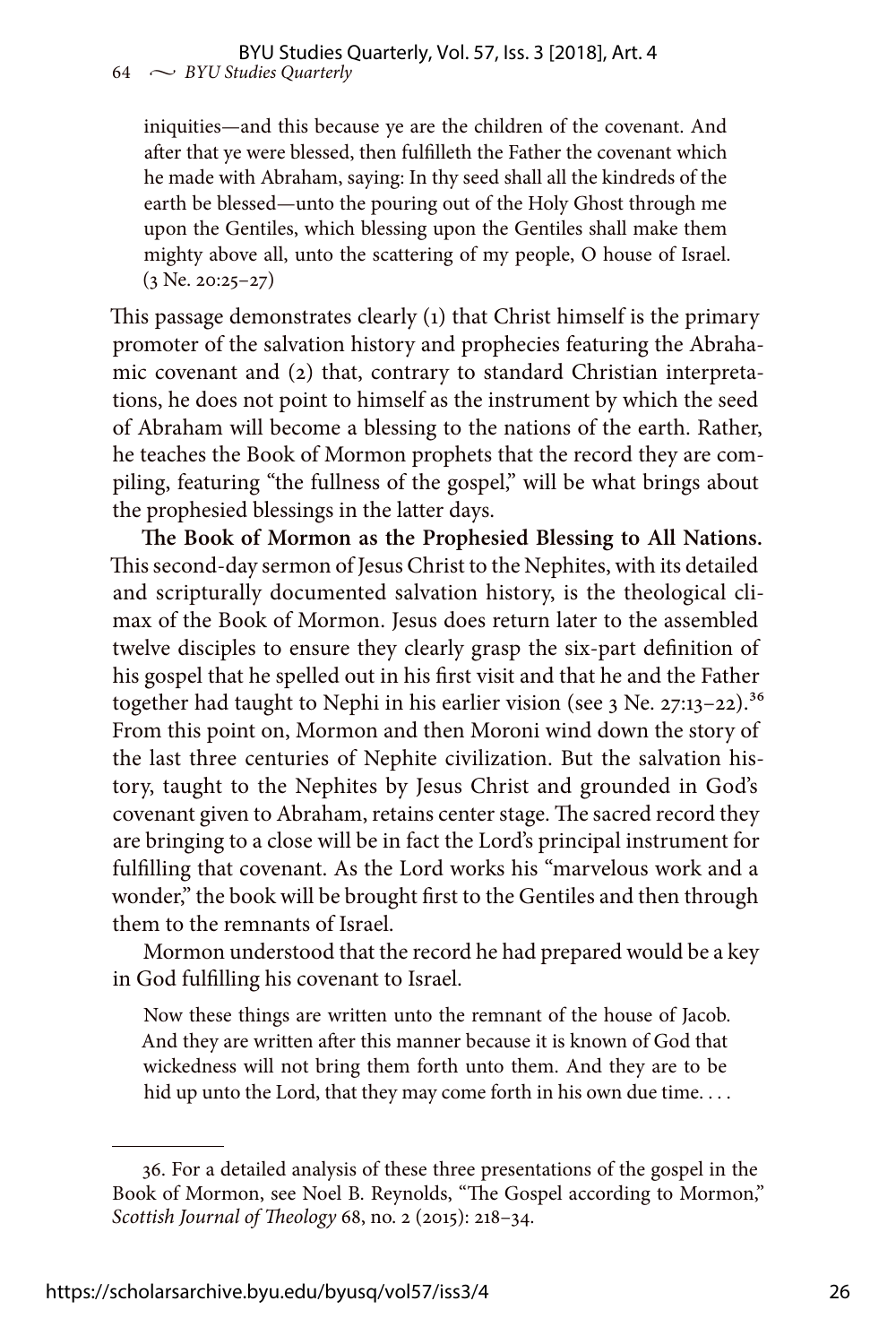And behold, they shall go unto the unbelieving of the Jews. And for this intent shall they go, that they may be persuaded that Jesus is the Christ, the Son of the Living God, that the Father may bring about through his Most Beloved his great and eternal purpose in the restoring the Jews or all the house of Israel to the land of their inheritance, which the Lord their God hath given them, unto the fulfilling of his covenant. (Morm. 5:12–14)

Mormon then states that this same purpose explains why the seed of Lehi would be scattered by the Gentiles—they had lost "the Spirit of the Lord" that strove with their fathers and were "without Christ and God in the world" (Morm. 5:15–19). But, Mormon continues, "After that they have been driven and scattered by the Gentiles, behold, then will the Lord remember the covenant which he made unto Abraham and unto all the house of Israel" (Morm. 5:20).

Mormon and Moroni interrupt their own closing narratives repeatedly to restate this particular salvation history—to call on the Gentiles of the future to repent, come to Christ, and believe this record.<sup>37</sup> Moroni, for example, concludes his original ending with a prayer, a prayer that he adds "to the prayers of all the saints which have dwelt in the land. And may the Lord Jesus Christ grant that their prayers may be answered according to their faith; and may God the Father remember the covenant which he hath made with the house of Israel; and may he bless them forever through faith on the name of Jesus Christ. Amen" (Morm. 9:36–37).

Moroni did not expect to live another thirty-six years before the Lord would direct him to conceal the record where it could be found at the time of the Gentile restoration. At some point, Moroni apparently overcame whatever obstacles might have prevented him from adding more to the record, and he produced a brief account of the Jaredite record and a collection of additional information and teachings he felt would be helpful to the Gentile believers in the future. In his writings, including in his account of the Jaredites, he also interspersed additional commentary on the salvation history and prophecies. He even finds room in his tightly compressed account of the Jaredites for a lengthy report of the revelation given to the last prophet of this pre-Abrahamic civilization—a revelation that contained a version of the same salvation history and remnant prophecy based on the Abrahamic covenant that was taught repeatedly to the Nephites (see Ether 13:4–11). Approaching

<sup>37.</sup> Compare 3 Nephi 29:1–4; 30:1–2; Mormon 3:17–22; 5:9–24; 7:1–10; and 9:37.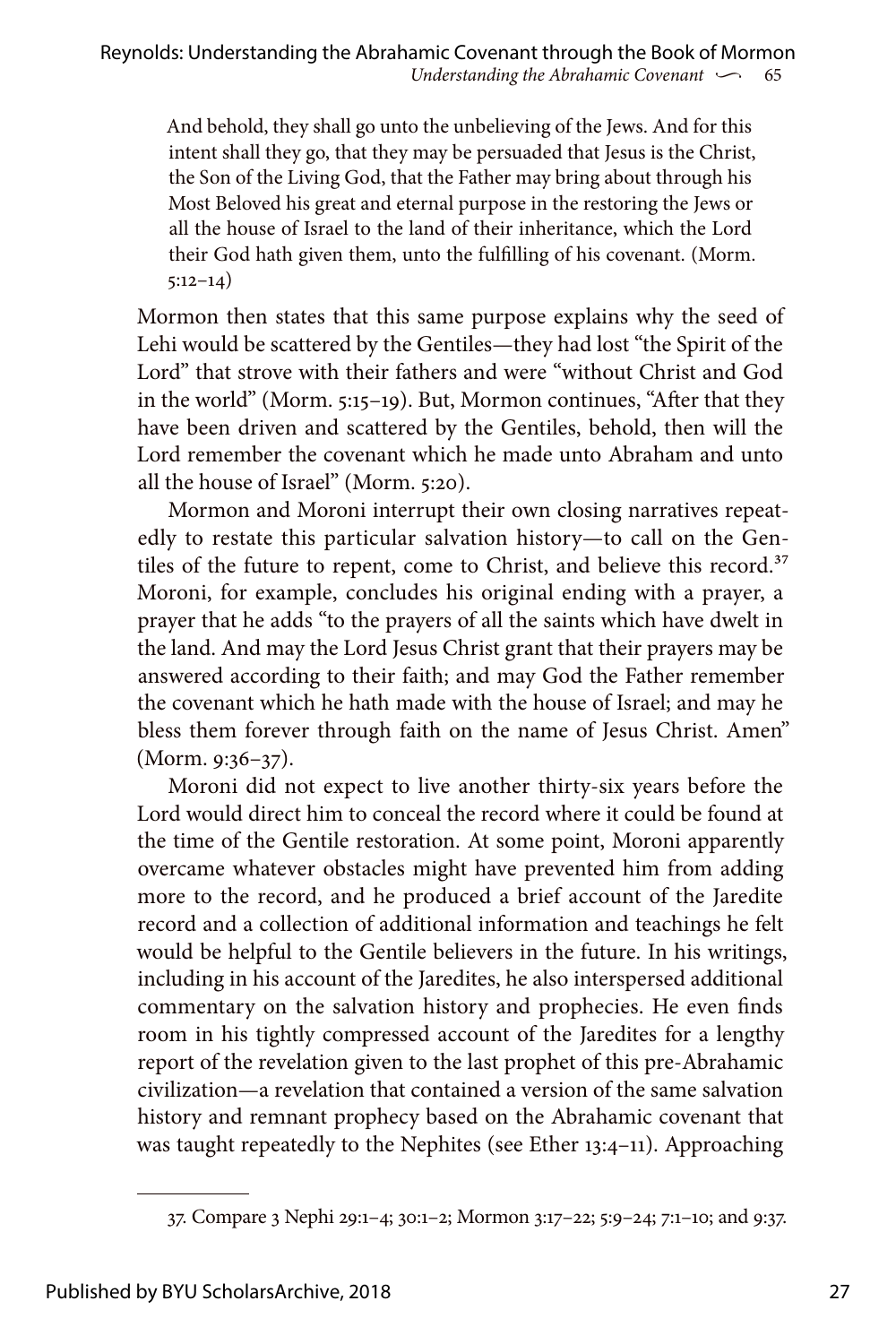his conclusion, Moroni explains to the future Gentiles "the office of their ministry" as he and other prophets declare "the word of Christ" and "bear testimony of him." For "by so doing the Lord God prepareth the way that the residue of men may have faith in Christ, that the Holy Ghost may have place in their hearts according to the power thereof. And after this manner bringeth to pass the Father the covenants which he hath made unto the children of men" (Moro. 7:31-32). Moroni's conclusion begins with one final appeal to Israel in the last days to respond and participate in the fulfillment of the covenant of Abraham: "Awake and arise from the dust, O Jerusalem! . . . that the covenants of the Eternal Father which he hath made unto thee, O house of Israel, may be fulfilled" (Moro. 10:31).

#### **Covenant Discourse 3: The Gospel Covenant**

The third stream of covenant discourse in the Book of Mormon identifies the covenant of the gospel of Jesus Christ as the true way of the repentant; this gospel will unite the apostate Gentiles and remnants of Israel with God at the level of the individual.<sup>38</sup> The Book of Mormon uniquely merges Old and New Testament perspectives and language, as demonstrated in 3 Nephi when Jesus Christ incorporates his gospel into his account of how the Abrahamic covenant will be fulfilled. Immediately following his account of the Gentiles scourging Lehi's descendants ("the remnant of the seed of Joseph"),<sup>39</sup> Christ confirms that this people will eventually receive "the fullness of my gospel" (3 Ne. 20:28), which will lead to their restoration as his people. He then moves on immediately to a long description of the restoration of Israel to its promised Jerusalem, "the land of their inheritance" (3 Ne. 20:29, 33), which will occur as his covenant people accept his gospel: "And it shall come to pass that the time cometh when the fullness of my gospel shall be preached unto them. And they shall believe in me, that I am Jesus Christ the Son of God, and shall pray unto the Father in my name. . . . Then will the Father gather them together again and give unto them Jerusalem for the land of their inheritance" (3 Ne. 20:30–33).

<sup>38.</sup> In a previous paper I have shown that the Nephite prophets understood repentance to include making a covenant to obey and remember Christ always and that baptism of water must follow as a witness of that covenant. Noel B. Reynolds, "Understanding Christian Baptism through the Book of Mormon," *BYU Studies Quarterly* 51, no. 2 (2012): 9.

<sup>39.</sup> Compare Alma 46:24, 25; 3 Nephi 5:23; 10:17; and Ether 13:6, 7, 10.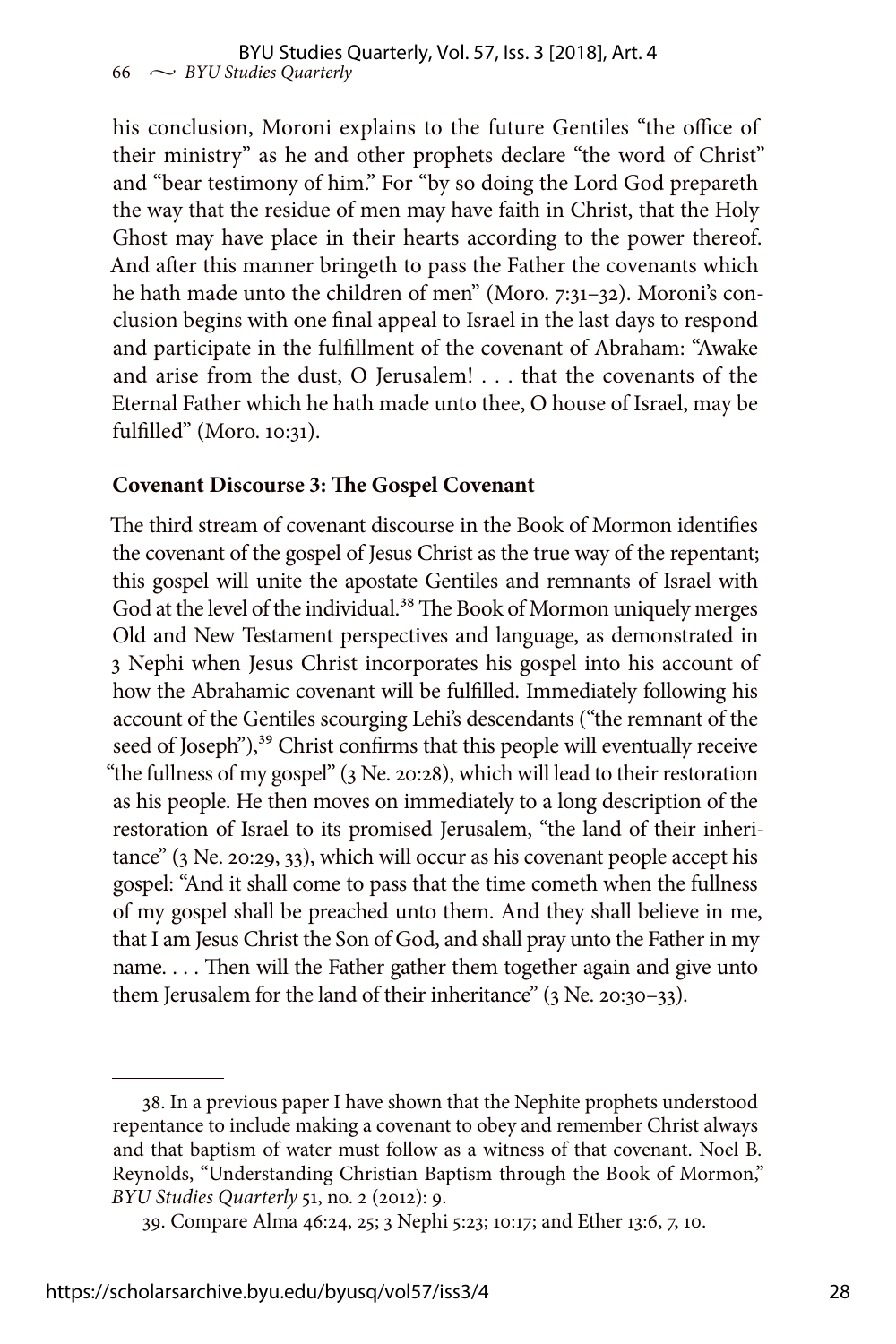Jesus then incorporates several Old Testament descriptions into his prophecy.40 As Jesus reviews and expands what he has already prophesied, he returns to the last-days restoration of the gospel to the Gentiles: "For thus it behooveth the Father that it should come forth from the Gentiles, that he may shew forth his power unto the Gentiles, for this cause that the Gentiles—if they will not harden their hearts—that they may repent and come unto me and be baptized in my name and know of the true points of my doctrine, that they may be numbered among my people, O house of Israel"<sup>41</sup> (3 Ne. 21:6).

Again, using basic gospel terminology, as emphasized with added italics in the following quotation, Jesus quotes the Father, reiterating that the conversion of the Gentiles will provide the base for the conversion of the remnant of Lehi, which will then lead to the even larger conversion of all the house of Israel:

For it shall come to pass, saith the Father, that at that day whosoever will not *repent and come unto my Beloved Son*, them will I cut off from among my people, O house of Israel. . . . But if they will *repent* and *hearken unto my words* and harden not their hearts, I will establish my church among them. And they shall *come in unto the covenant* and be numbered among this the remnant of Jacob, unto whom I have given this land for their inheritance. And they shall assist my people, the remnant of Jacob, and also as many of the house of Israel as shall come, that they may build a city which shall be called the New Jerusalem. . . . And then shall the work of the Father commence at that day, even when *this gospel shall be preached among the remnant of this people.* (3 Ne. 21:20–26)

Based on these few excerpts, Jesus is clearly teaching the Nephites the same perspective that was taught to their ancestors six centuries earlier. The fulfillment of God's covenants with Abraham, Isaac, Jacob, and Lehi will be accomplished in the last days through the restoration of the gospel. This gospel outlines the way all men and women must follow to be saved (see 2 Ne. 31:21). God's covenant with Abraham is the promise and prophecy that through his seed, this blessing of restoration will come to all the families of the earth.

<sup>40.</sup> See Deuteronomy 11:11; Leviticus 1:5; Isaiah 52:1–3, 7–9, 11–15; 18:7; 54:1; Ezekiel 36:25; Joel 2:18; and Nahum 1:15.

<sup>41.</sup> For a detailed analysis of this passage and the five other Book of Mormon quotations of Jesus Christ that share its message and its precise rhetorical form, see Noel B. Reynolds, "How 'Come unto Me' Fits into the Nephite Gospel," *Religious Educator* 18, no. 2 (2017): 15–29.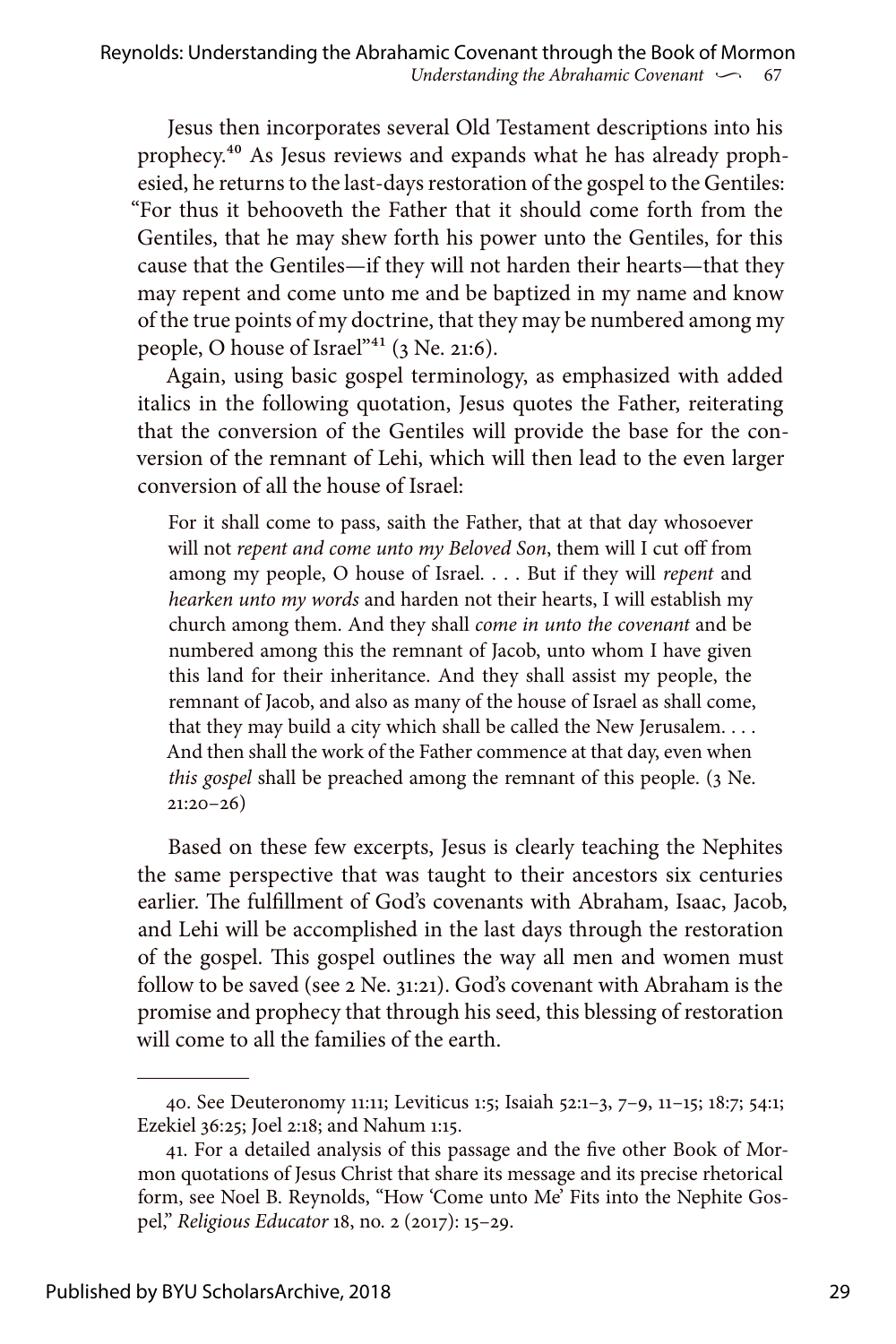**A Chosen People.** The Book of Mormon provides a unique understanding of the Abrahamic covenant in that it reframes what it means to be "the covenant people," or the chosen people of the Lord. The issue of being a chosen people has obviously and most visibly been an issue historically for the Jewish people, but the Book of Mormon treats it as something that any prospective beneficiary could misinterpret. On the one hand, being the chosen people of the Lord could cause one to feel superior toward other peoples and as if he or she had an entitlement to salvation.<sup>42</sup> But the far greater danger is that the covenant people, as the lineage designated by God to preach his teachings to the world, will neglect the covenant and the responsibilities it imposes on them. The salvation history described in the Book of Mormon provides seemingly endless examples of a covenant people rising to great heights of righteousness, with its attendant peace and prosperity, and then somehow, almost inevitably, disintegrating into apostasy, wickedness, war, and destruction. This cycle appears in the Nephite explanations of the Assyrian and Babylonian captivities of Israel, of the rise and demise of early Christianity, of the Jaredites' vacillation between righteousness and wickedness, and of numerous other periods in Nephite and Lamanite history, ending in the final struggle of the wicked against the wicked that brought their civilization to its dismal ending.

From the beginning of the record, it was clear to the Nephite prophets that God's salvation was intended for all humankind, not just for the chosen lineage. The Abrahamic covenant brings responsibilities for embracing and sharing the gospel of Jesus Christ, but it has no salvific force that can substitute for the gospel itself, which provides the only way "whereby man can be saved in the kingdom of God" (2 Ne. 31:21). The Lord's covenant with Lehi, like the covenant with Abraham, focuses on a relationship between God and a chosen lineage, on a role they will play while in this earthly life, but the blessings of eternal life are available to all humankind—and on exactly the same terms for each individual—terms that are spelled out in Christ's gospel. The covenant people are offered no shortcuts to eternal life, and no people is restricted from access to it. As Nephi taught his own brothers, "all

<sup>42.</sup> A peculiarly Latter-day Saint version of this belief of entitlement, based on an interpretation of the Abrahamic covenant, is sometimes promoted in an unofficial doctrine of "believing blood," which will not be discussed here because it does not figure in the Book of Mormon. A detailed explanation is provided in Bruce R. McConkie, *A New Witness for the Articles of Faith* (Salt Lake City: Deseret Book, 1985), 33–42.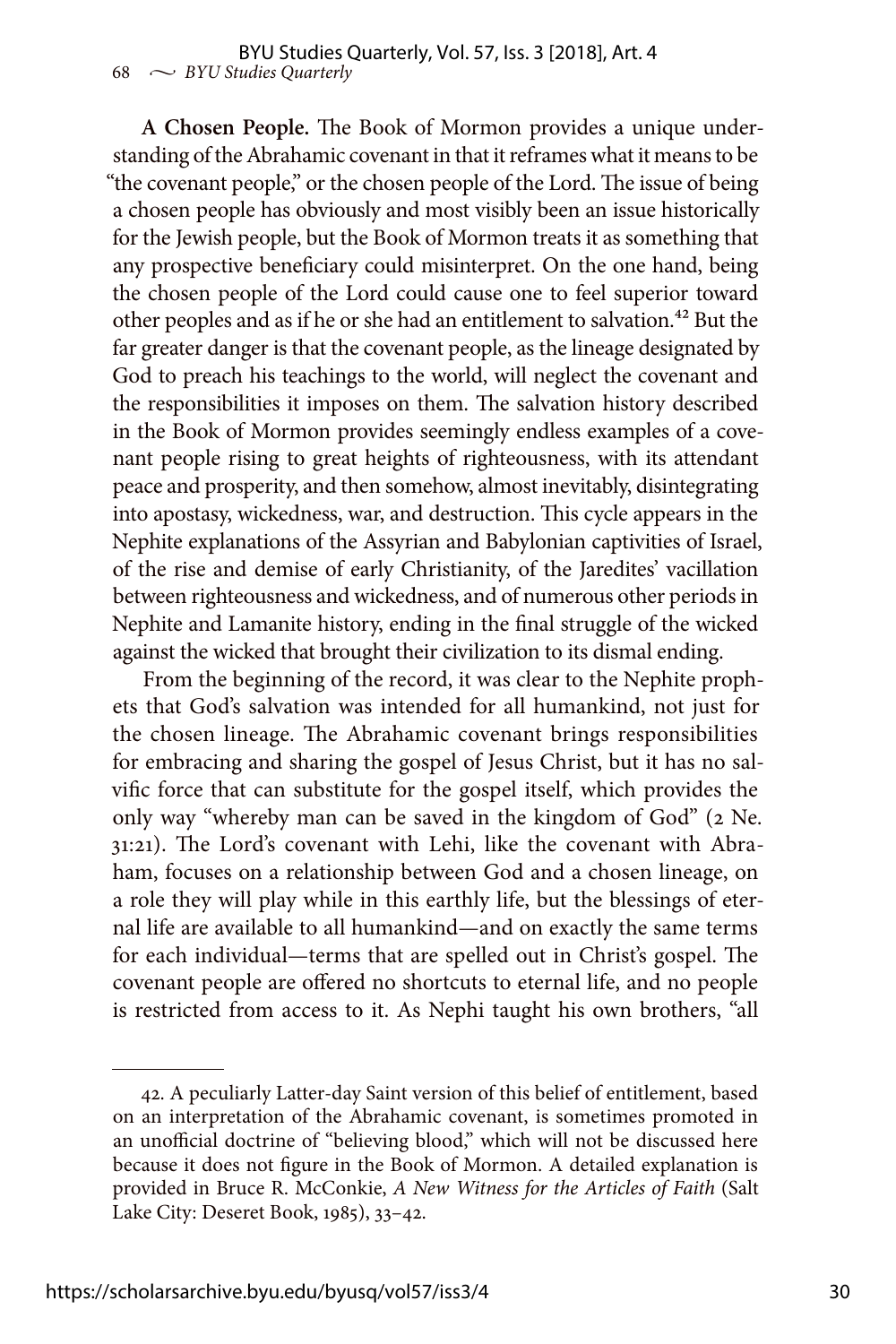nations, kindreds, tongues, and people shall dwell safely in the Holy One of Israel if it so be that they will repent" (1 Ne. 22:28). Nephi concludes his own prophecies with another succinct and clear formulation of the universal gospel covenant: "As many of the Gentiles as will repent are the covenant people of the Lord; and as many of the Jews as will not repent shall be cast off. For the Lord covenanteth with none save it be with them that repent and believe in his Son, which is the Holy One of Israel" (2 Ne. 30:2). Mormon makes the same point in even fuller detail at the other end of Nephite history, as he addresses the future descendants of Lehi using a recognizably Hebrew rhetorical formulation:

Know ye that ye are of the house of Israel.

Know ye that ye must come unto repentance or ye cannot be saved. . . .

Know ye that ye must come to the knowledge of your fathers

and repent of all your sins and iniquities

and believe in Jesus Christ,

that he is the Son of God . . .

 And he hath brought to pass the redemption of the world, . . . Therefore repent and be baptized in the name of Jesus

and lay hold upon the gospel of Christ. (Morm. 7:2–8)

**Being "Gathered" by Knowledge of the True Messiah and His Gospel.** The classic proof of God's love for his covenant people in the Old Testament is the power by which he delivered Israel from their long Egyptian bondage and restored them to their promised lands. The return of the Jews from Babylonian exile provides the widely heralded second example. Nephi invokes the same type of example—that of deliverance—to show how the Lord brought Lehi and his people to their promised land in spite of impossible obstacles: "I Nephi will shew unto you that the tender mercies of the Lord is over all them whom he hath chosen because of their faith to make them mighty, even unto the power of deliverance" (1 Ne. 1:20). But even in Nephi's first book, which focuses on God's powerful deliverances of his covenant people, the visions and revelations received along the way tell of a final deliverance, through the fulfillment of the promise given to Abraham that "in thy seed shall all the kindreds of the earth be blessed" (1 Ne. 15:18). Nephi quotes Lehi's summary of the vision he received, concluding with the distinctively Nephite emphasis on a knowledge of the Messiah being a key to the prophesied gathering of Israel: "And after that the house of Israel should be scattered, they should be gathered together again, or in fine, that after the Gentiles had received the fullness of the gospel, the natural branches of the olive tree or the remnants of the house of Israel should be grafted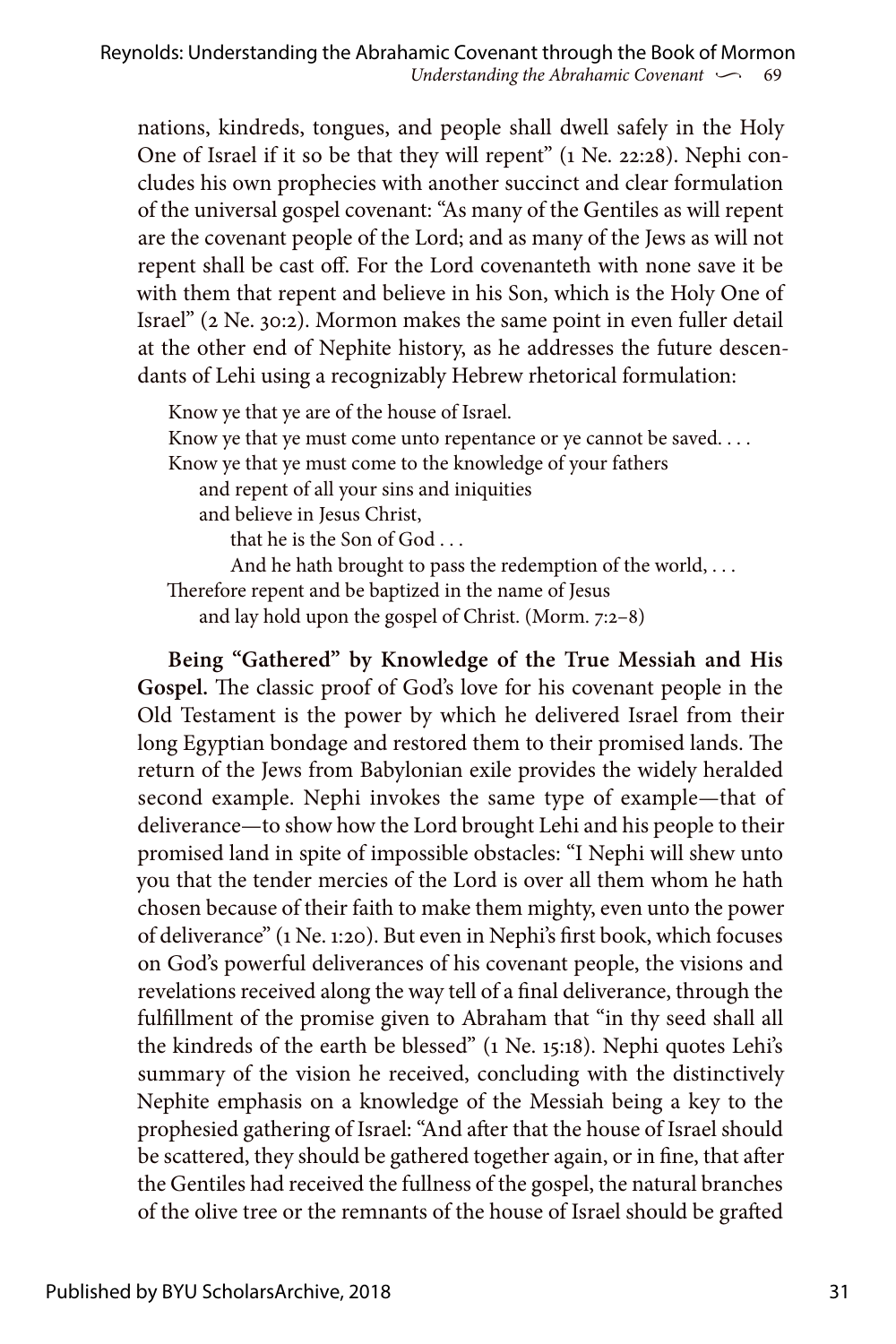in or *come to the knowledge of the true Messiah,* their Lord and their Redeemer" (1 Ne. 10:14, emphasis added).

Throughout the Book of Mormon, this final deliverance—or restoration or gathering or grafting in—of the remnants of Israel is described as a result of coming to a true knowledge of Christ and his gospel. Summarizing his own version of the same vision, Nephi explains: "And at that day shall the remnant of our seed *know* that they are of the house of Israel and that they are the covenant people of the Lord. And then shall they *know* and come to the *knowledge* of their forefathers and also to the *knowledge* of the gospel of their Redeemer, which was ministered unto their fathers by him. Wherefore they shall come to the *knowledge* of their Redeemer and the very points of his doctrine, that they may *know*  how to come unto him and be saved" (1 Ne. 15:14, emphasis added). In these three sentences, Nephi features the words *know* and *knowledge* six times, while referring first to the Lehite covenant, then to the Abrahamic covenant, and finally to their ultimate fulfillment through the gospel covenant. The gathering of Israel "in the latter times" will be accomplished by providing individuals with saving knowledge—"knowledge of the gospel" or "the very points of his doctrine" that will teach men "how to come unto him and be saved." Interpreting Isaiah 49:22–23, Jacob tells his people that the Jews will reject Christ and subsequently be "scattered and smitten and hated" but that "the Lord will be merciful unto them, that when they shall come to the *knowledge* of their Redeemer, they shall be gathered together again to the lands of their inheritance" (2 Ne. 6:11, emphasis added). Linking the final gathering of Israel with their reception of knowledge of the gospel of Jesus Christ occurs in twenty-four passages of the Book of Mormon. This promised knowledge is variously described as true knowledge "of their Redeemer," "of Jesus Christ," "of God," "of a Savior," "of the Lord their God," "of the truth," "of their great and true shepherd," "of the covenant," or "of the fullness of my gospel."<sup>43</sup> In this way, the Nephite prophets explain the integration of the three streams of covenant discourse in their writings.

These Book of Mormon prophets clearly saw that this future knowledge would come from the restored writings of Nephite and other prophets. As Lehi quotes from an ancient revelation to Joseph, son of Jacob, "Wherefore the fruit of thy loins shall write, and the fruit of the loins of Judah shall

<sup>43.</sup> Examples include 2 Nephi 30:5; Words of Mormon 1:8; Mosiah 3:20; Alma 23:15; 37:9, 19; Helaman 15:11, 13; 3 Nephi 5:23, 25, 26; 16:4, 12; Mormon 5:9; and 9:36.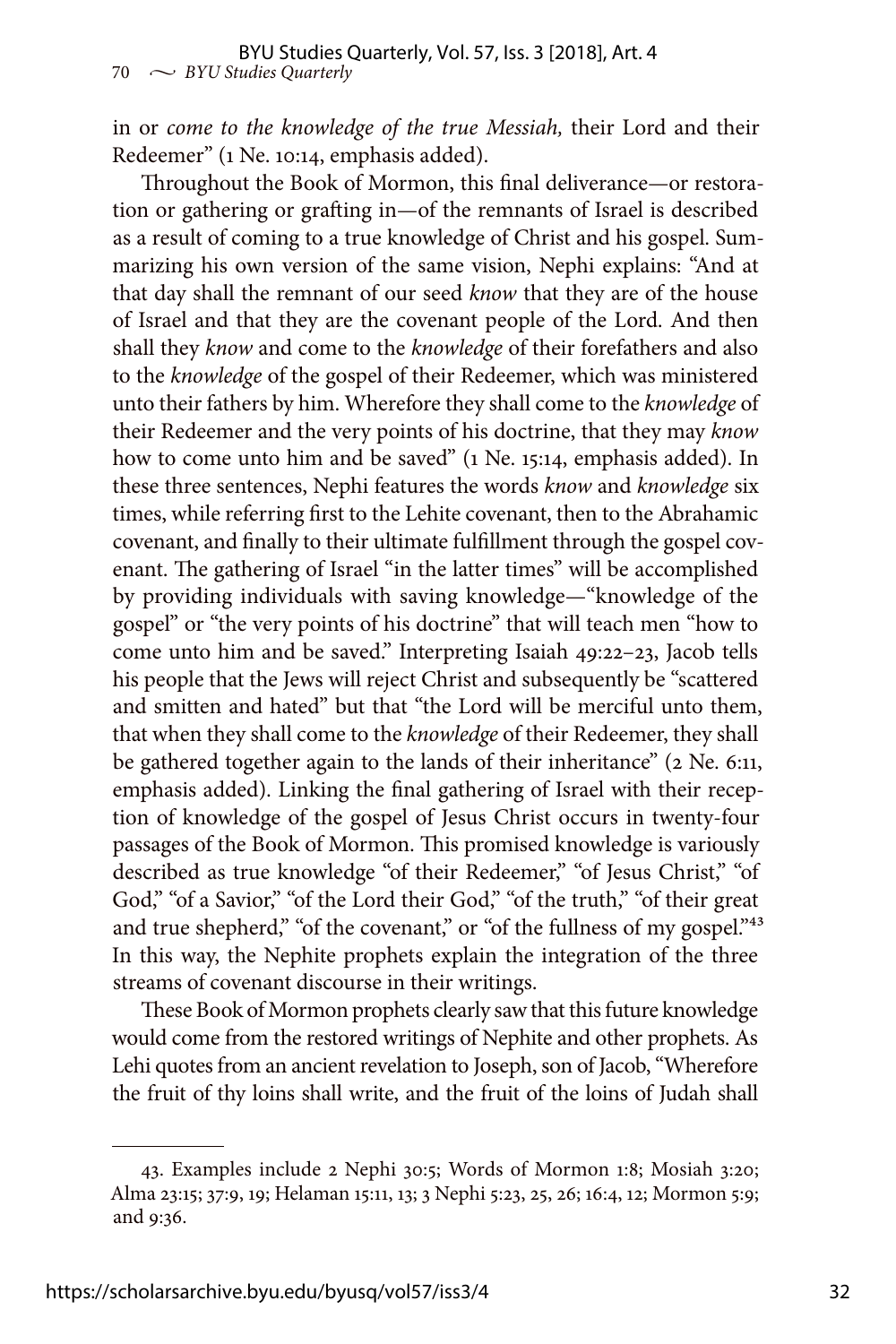write. And that which shall be written by the fruit of thy loins, and also that which shall be written by the fruit of the loins of Judah, shall grow together unto the confounding of false doctrines and laying down of contentions and establishing peace among the fruit of thy loins and bringing them to the knowledge of their fathers in the latter days and also to the knowledge of my covenants, saith the Lord" (2 Ne. 3:12).

The ability to receive this knowledge and to be gathered in as God's people is available to all. This universal application of God's plan of salvation is phrased—most frequently by Jesus Christ and sometimes by Book of Mormon prophets, who quote him—in this way: "the Gentiles shall be blessed and numbered among the house of Israel" (2 Ne. 10:18).44 This principle is laid down clearly and emphatically in Nephi's final prophecies of Christ:

[The Lord] doeth not any thing save it be for the benefit of the world, for he loveth the world, even that he layeth down his own life that he may draw all men unto him; wherefore he commandeth none that they shall not partake of his salvation. Behold, doth he cry unto any, saying: Depart from me! Behold, I say unto you: Nay. But he saith: Come unto me, all ye ends of the earth; buy milk and honey without money and without price. . . . Hath he commanded any that they should not partake of his salvation? Behold, I say unto you: Nay. But he hath given it free for all men. And he hath commanded his people that they should persuade all men unto repentance. (2 Ne. 26:24–27)

After teaching his people of the Atonement and Resurrection of Christ, King Benjamin explains that "the Lord God hath sent his holy prophets among all the children of men to declare these things to every kindred, nation, and tongue, that thereby whosoever should believe that Christ should come, the same might receive remission of their sins and rejoice with exceeding great joy" (Mosiah 3:13). Alma similarly describes the universal nature of the plan of salvation when describing his conversion vision; the Lord had said to him: "Marvel not that all mankind, yea, men and women—all nations, kindreds, tongues, and people—must be born again, yea, born of God, changed from their carnal and fallen state to a state of righteousness, being redeemed of God, becoming his sons and daughters. And thus they become new creatures; and unless they do this, they can in no wise inherit the kingdom of God" (Mosiah  $27:25-26$ ).

<sup>44.</sup> Compare 1 Nephi 14:2; Helaman 15:12–14; 3 Nephi 16:13; 21:6, 22; 30:2; Mormon 7:10; Ether 13:10; and Moroni 6:4.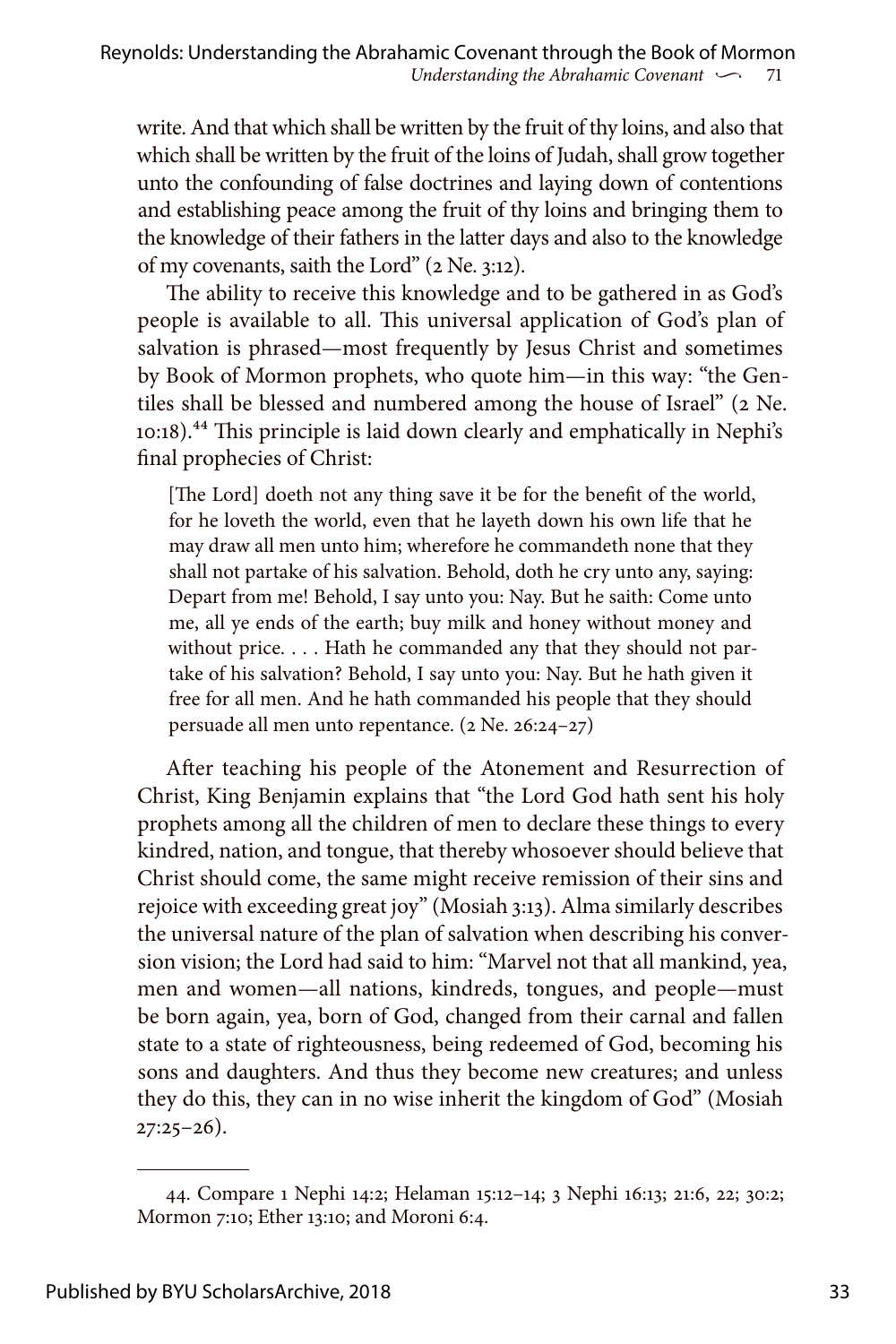**Why Israel?** In spite of differences in content and emphasis, the Old Testament and the Book of Mormon share a basic approach to the Abrahamic covenant. Each contains a history of Abraham's descendants dominated by accounts of their blessings and cursings in accordance with the people's compliance with the commandments they received from the Lord through Abraham and later prophets. Each also features prophecies and reminders of prophecies that the Lord will make of Abraham's seed a great nation. These prophecies and historical sagas regarding Abraham's seed constitute sacred histories and take on much greater theological significance in the New Testament and the Book of Mormon, each of which incorporates Christ and his gospel into the sacred history—though each in its own way.

What none of these ancient scriptures offers is an explanation of why the Lord wanted to have a chosen people in the first place, especially one that would repeatedly become such an embarrassment and disappointment to him. While the answer to that question will inevitably involve speculation, both the history and the consequences of God's choosing a people are observable as matters of fact. From the account of Jacob's original family, who wound up in Egyptian servitude after selling Joseph into slavery, to the apostasies that led to the captivity of Israel, and finally to the Roman dispersion of the Jews, the blessings and cursings of Israel—God's chosen people—have been on full display for all nations to observe. The biblical story of the rise and fall of God's people is only amplified by the Book of Mormon account of Lehi's descendants, who were spared the Babylonian captivity but went repeatedly through cycles of apostasy and repentance, accordingly receiving God's punishments or deliverances.

While each of these three scriptural traditions—the Hebrew Bible, the New Testament, and the Book of Mormon—has had some Israelite followers who wanted to see their election as an inside track to eventual salvation, each tradition also contains teachings that universalize God's promises and require all individuals of all nations to be righteous and embrace his gospel. It was clear to the Book of Mormon prophets from the beginning that God's covenants would bear fruit for Gentiles who would repent, but would be of no benefit to Jews who would not repent. The scriptural and other histories of Israel, Lehi's descendants, and the Jaredites provide evidence to all peoples, from whatever nation, that Israel's god offers divine deliverance to all his covenant people and demands righteous obedience from all who would be blessed by him. This example of God's chosen people has been visible across all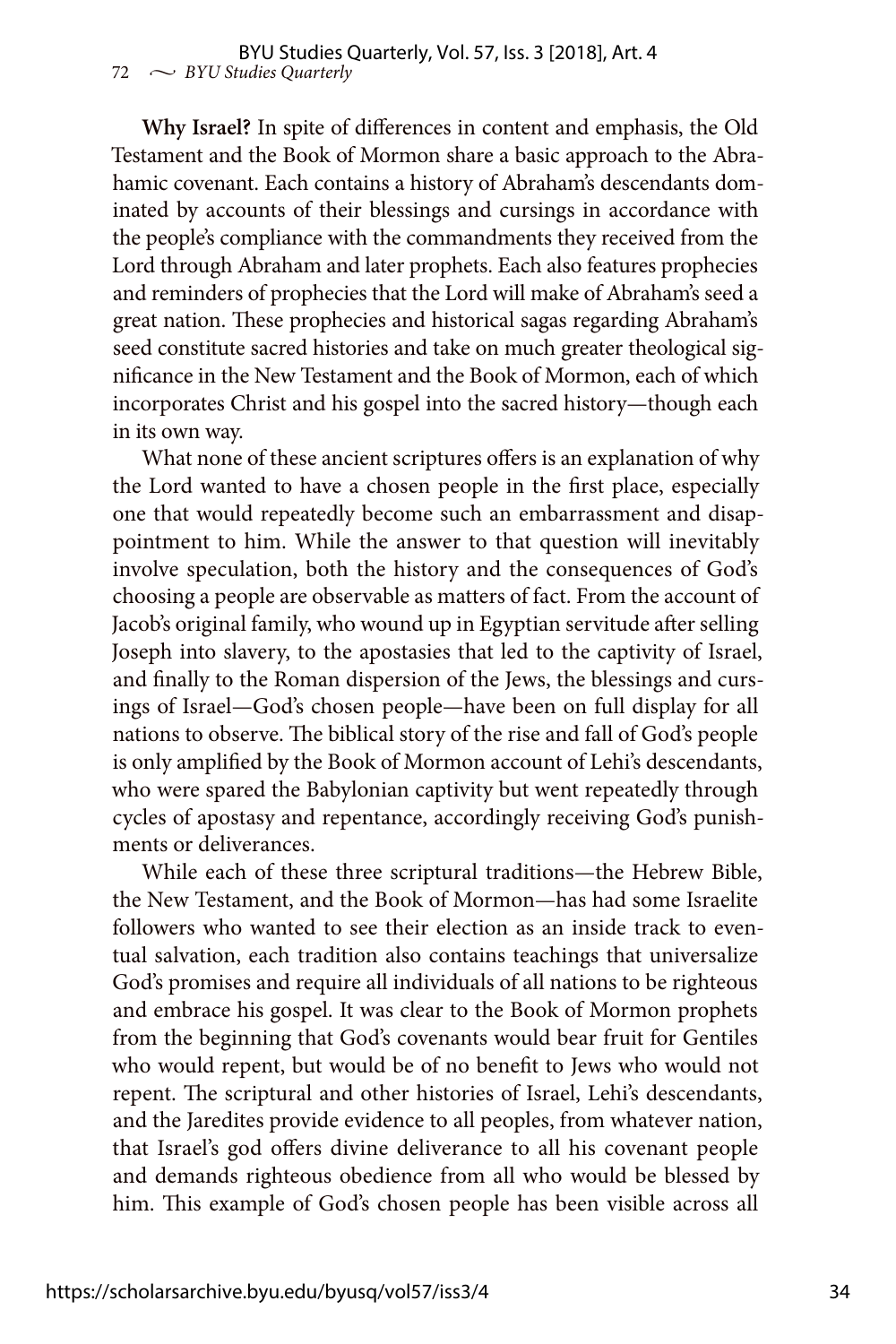dispensations and, according to the Book of Mormon, in all parts of the world. To that extent, God's promises and expectations have been advertised to all peoples—constituting an invitation to all nations to come unto him and be blessed.

The promised blessings are not limited to land and posterity, as commonly thought by many interpreters of the Abrahamic covenant. In his exhaustive study of the covenant as renewed by God with Israel at Sinai, John Davies has shown convincingly that the Lord's true goal, even then, was to help the Israelites become "a royal priesthood and a holy nation." As Davies demonstrates through exhaustive analysis of Exodus 19–24 and related passages throughout the Bible and other literatures, the Lord means for all those who will covenant with him to be prepared to come into his presence as kings and priests, to dwell there eternally.<sup>45</sup>

#### **Conclusion**

This essay identifies three distinct but fully integrated streams of covenant discourse in the Book of Mormon. The first stream of covenant discourse revolves around the Lord's covenant with Lehi that he would be given a land of promise in which he and his descendants would prosper and be blessed to the extent that they obeyed the Lord's commandments. Lehi's covenant is revealed to be a particularization of the Abrahamic covenant, which made comparable conditional promises to the Israelites and which is the central feature of the second stream of covenant discourse. The numerous discussions of the Abrahamic covenant by Book of Mormon prophets and by Jesus himself focus on the prophecy that through Abraham's seed all nations would be blessed. But when the precise character of that blessing is revealed, we discover that the Book of Mormon, as compiled by prophets from the remnant of Joseph, will be the key element in that blessing. That book of sacred scripture fills that role because it contains the fullness of the gospel of Jesus Christ—the doctrine that teaches each man and woman the only way to eternal life. The repeated teaching of the gospel by Book of Mormon prophets and by Jesus Christ constitutes the third stream of covenant discourse. The gospel teaches all men and women how to begin their journey toward

<sup>45.</sup> See John A. Davies, *A Royal Priesthood: Literary and Intertextual Perspectives on an Image of Israel in Exodus 19:6,* Journal for the Study of the Old Testament Supplement Series 395 (London: T&T Clark, 2004), especially 238–42.